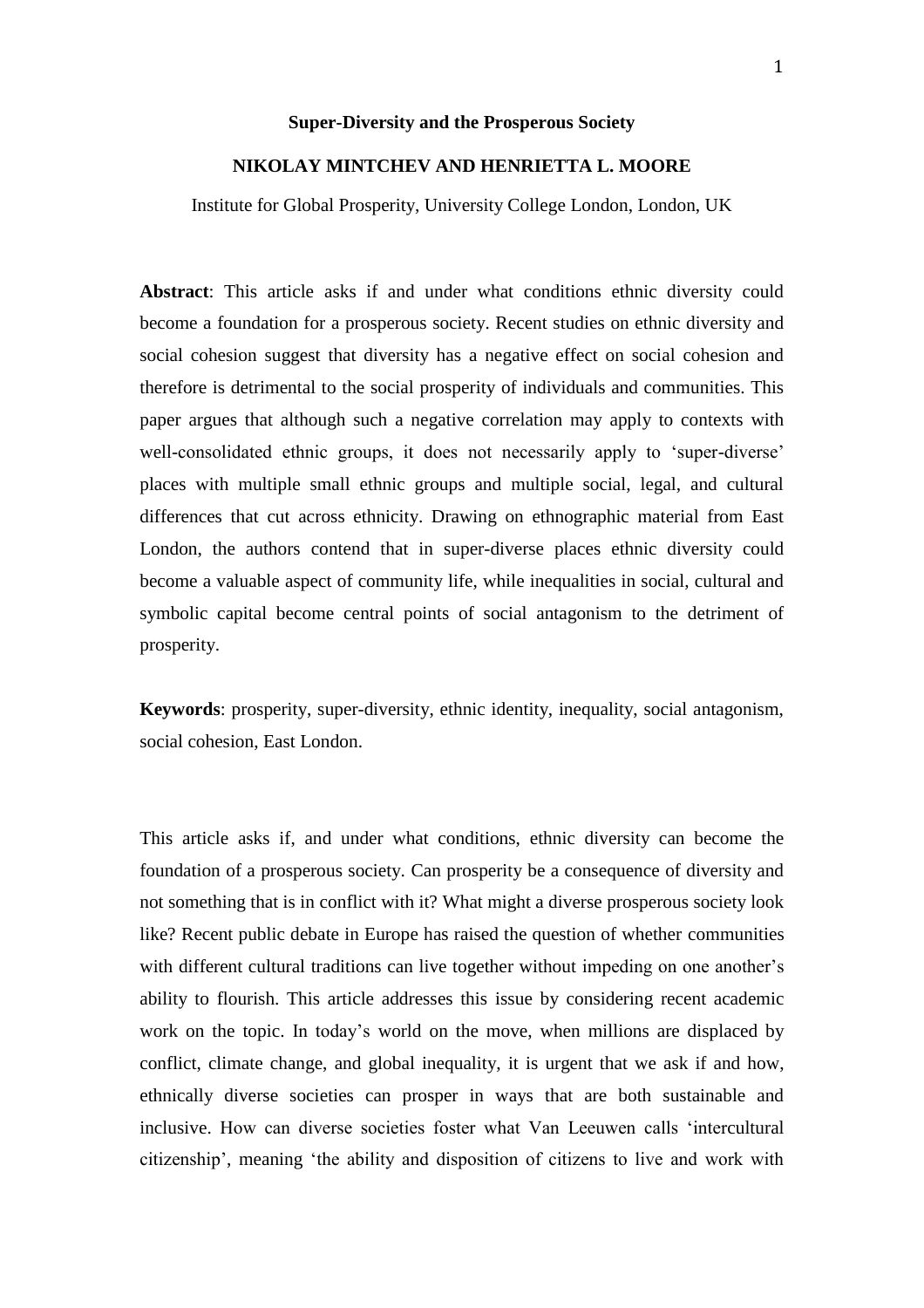ethnic and cultural others' (2014: 4)? In a 'global city' such as London, which has a long history of migrant settlement, it is no longer sufficient to explain the relationship between diversity and inclusion/exclusion through modes of 'racism' or 'xenophobia' based on skin colour, ethnicity or foreignness. The cultural narratives and legal practices that define who is a stranger are changing. As Back et al. (2012) have argued, there are now 'new hierarchies of belonging' in which race and ethnicity alone no longer define access to citizenship and opportunity. Furthermore, as Joppke (2005) shows, modern day immigration and citizenship policies in 'Western' states are no longer shaped by racial and ethnic exclusion as they were in the past; instead, they are based on an 'individualistic' approach that has little to do with race and ethnicity. What we need, then, is a complex understanding of boundary formation that takes into account the intersections between ethnicity/race and inequalities in economic, social, cultural and symbolic capital. Such an approach is offered by Vertovec's (2007) work on 'super-diversity' – a mode of diversity in which ethnic groups are imbued with multiple internal divisions and inequalities. These inequalities include hierarchical differences between 'old foreigners' and 'new foreigners' (Back et al., 2012: 148), as well as differences of status and resources within groups of 'old' and 'new' migrants. One of the arguments put forth in this paper is that when societies move towards a social model of super-diversity, the lines of division within them become susceptible to change. Drawing on ethnographic data from East London, we show that super-diversity in that area has diminished ethnic tensions and made inequalities far more salient in determining social cohesion and social prosperity. In this regard, the present paper addresses the issue of the respective roles of inequality and ethnic diversity in determining social cohesion and prosperity – an issue that still remains understudied and undertheorized (Demireva, 2015: 4)

# **Prosperity: A New Category of Social Analysis**

Recent research in economics acknowledges that orthodox economic models which focus on growth are not sustainable in a planet of limited natural resources (Stiglitz et al., 2010; Jackson, 2011; Author, 2015). This demands that we re-purpose the notion of prosperity and focus on new ways to provide opportunities for a socially and culturally fulfilling life. This point is reflected in the recent proliferation of studies on prosperity, happiness, and wellbeing, which offer new metrics of progress, accounting not only for economic wealth, but also for non-economic individual and institutional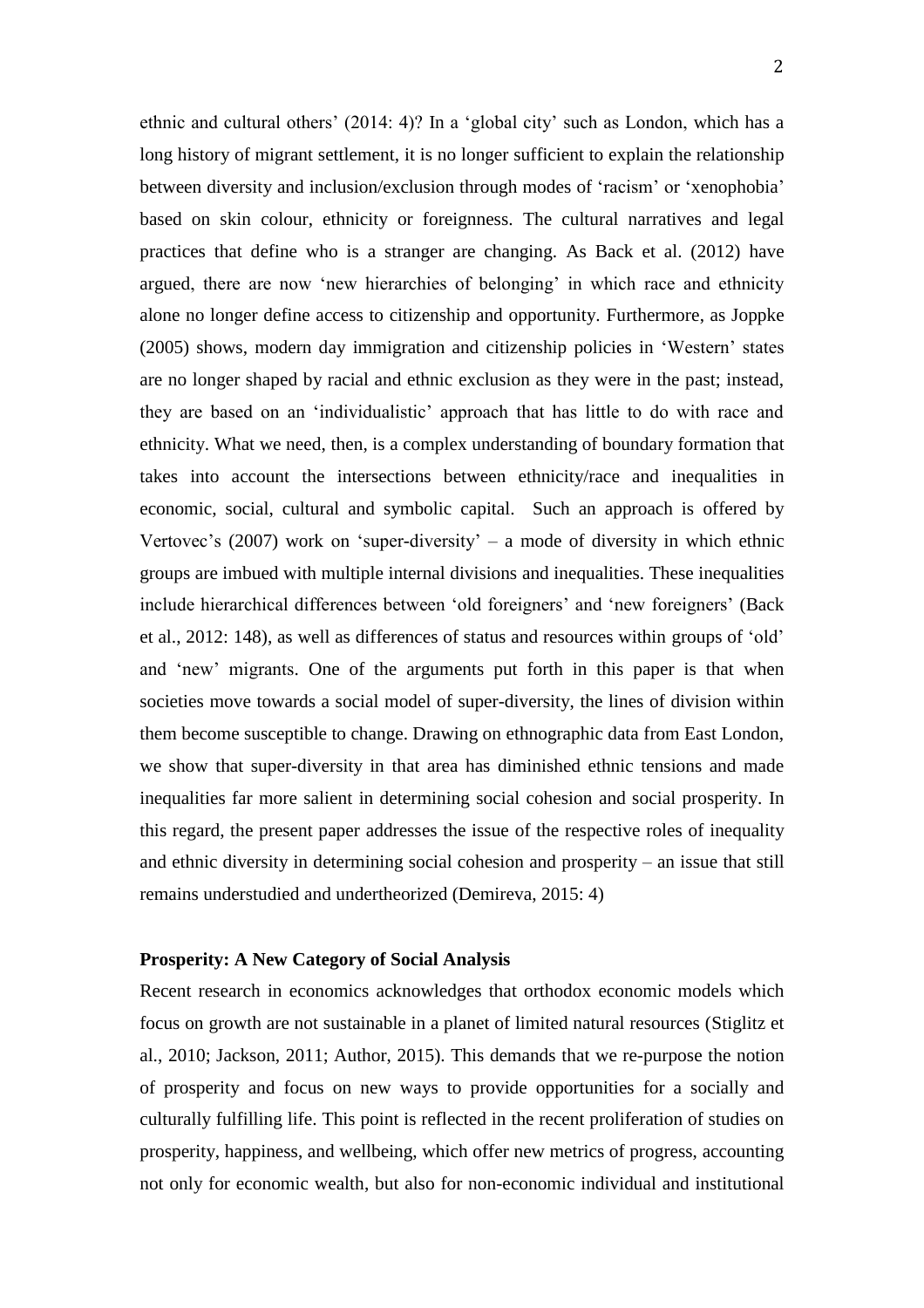factors (e.g., Huppert et al., 2009; OECD, 2013; Legatum Institute, 2015; Porter and Stern, 2015).

For example, the latest Legatum Prosperity Index (Legatum Institute 2015), defines prosperity through eight different categories: (1) economy, (2) entrepreneurship and opportunity, (3) governance, (4) education (5) health, (6) safety and security, (7) personal freedom, and (8) social capital. Social capital, in this instance is defined as 'social cohesion and engagement, and community and family networks' (2015: 39). Similarly, Richard Layard, in his now famous book *Happiness: Lessons from a New Science* (2011), argues that an individual's happiness is determined by what he calls the 'big seven' factors (Layard 2011: 62-3): (1) family relationships, (2) financial situation, (3) work, (4) community and friends, (5) health, (6) personal freedom, and (7) personal values.

One problem with this literature, however, is that it consistently fails to take into account immigration, diversity and cultural differences in people's ethical conceptions of a good life. The dimensions of immigration, diversity and culture are important to address because even though the problem of unsustainability is global, the solutions to it must be local and concrete – they must be sensitized to people's specific historical and cultural conceptions of prosperity, happiness, and wellbeing and their transformations (Deneulin and McGregor 2010; Author, 2015). This, furthermore, is linked to an important methodological issue, which is that prosperity cannot be defined *a priori*, independently of social and cultural realities on the ground. While goals such as sustainability, physical and emotional wellbeing, and high quality of social relationships are integral to any model of prosperity, the meaning of these categories and the pathways through which they can be achieved vary immensely from place to place.

The literature on prosperity, wellbeing and happiness does not sufficiently take diversity into account, but there is now a substantial body of writing, most of it in political science, addressing the impact of ethnic diversity on trust (Branton and Jones, 2005; Putnam, 2007; Stolle et al., 2008; Harrell and Stolle, 2010; Sturgis et al., 2010). This writing is relevant because trust, which is often taken as an indicator for measuring social cohesion (Demireva, 2015), is essential for individual and social flourishing, and it forms a central tenet of wellbeing, happiness and prosperity (Layard 2011: 226; Legatum Institute 2014: 29; 2015: 39). The majority of studies on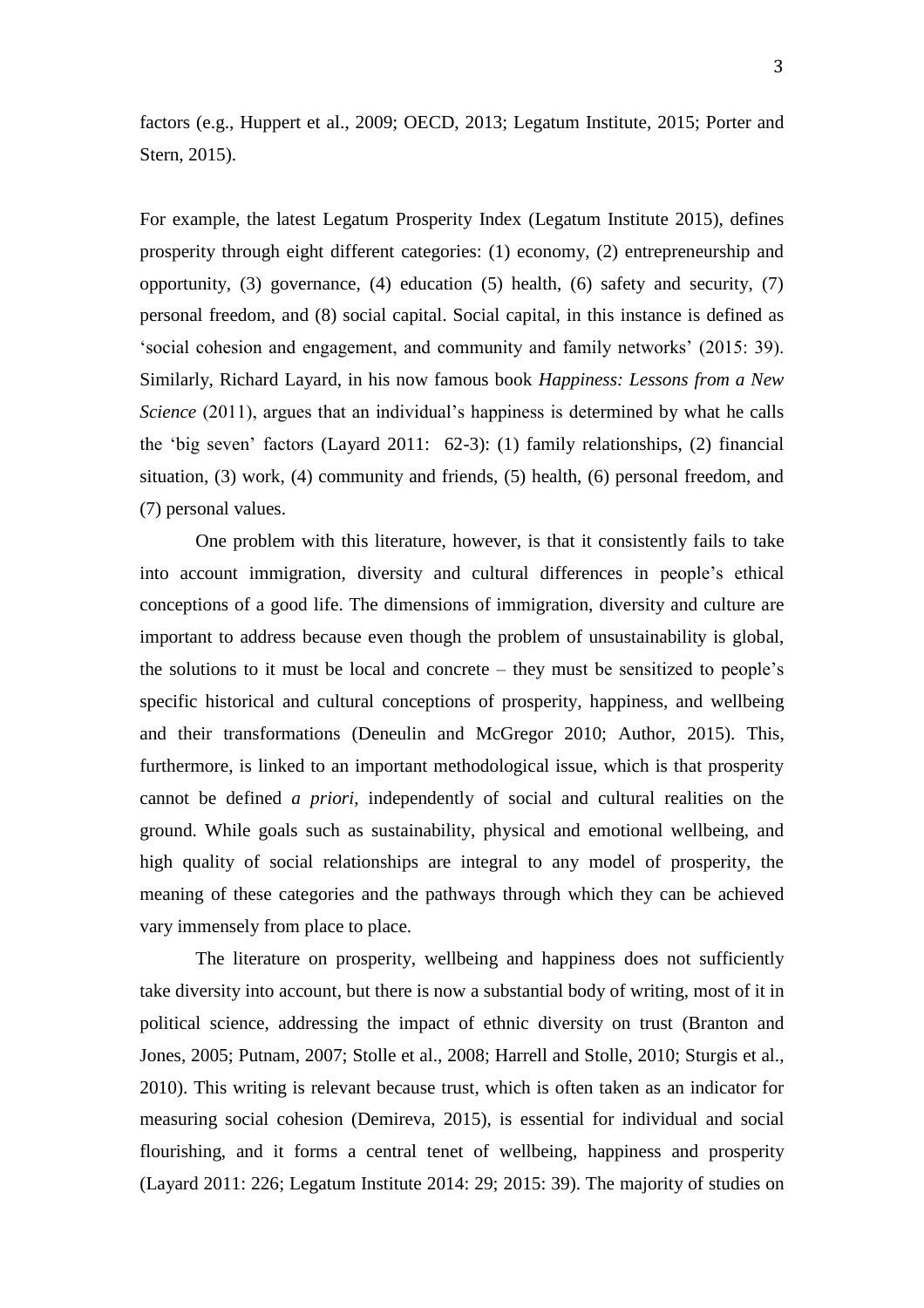the topic, the most eminent of which is by Robert Putnam (2007), find that diversity is detrimental to trust, both across and within ethnic boundaries. Using data from the US, Putnam examines the correlation between the size of minority groups and the levels of trust in a number of US towns and cities. According to his findings, the more diverse the locale (as indicated by the size of minority groups), the less people trust one another both within and outside of their ethnic group. The presence of minorities leads to competition over resources and cultural hegemony, and this threatens the identity and social status of the majority. As minority groups grow, the threat they pose increases and social trust declines. Consequently, Putnam famously argues, people tend to 'hunker down' in their homes where they watch television alone instead of socializing with friends, neighbours, and others in the community. This process, furthermore, occurs irrespectively of the spatial distribution of ethnic minorities within the community. Putnam controls for spatial distribution of minorities. The reason he gives is that '[b]ecause of *de facto* residential segregation, most Americans' neighbours are of the same race as their own' (2007: 147). Putnam graphs two different correlations to test if spatial segregation makes a difference in patterns of trust. In one figure he shows the relationship between 'Racial Homogeneity and Inter-racial Trust' (2007: 147). In another figure, however, he graphs the correlation between 'Racial Homogeneity and Trust of Neighbours' (2007: 148). His finding is that the two figures show 'virtually the same pattern' (2007: 147). The conclusion that follows from Putnam's work is that ethnic diversity is detrimental for societies because it undermines cohesion, and therefore policy makers should try to curb it by cutting immigration rates (Collier 2014: ch. 5).

Putnam's findings, as some critics point out, are not universally applicable to different places. Instead, the relationship between diversity and social cohesion depends on a number of factors, including the history and ethnic composition of a given community (what kind of people the community is composed of, how they are treated, under what conditions they arrived, etc.) (Harrell and Stolle, 2010: 242; Sturgis et al., 2010: 59, 64). Yet, most studies on the topic, whether they are based on American, Canadian or European data sets, come to the bleak conclusion that diversity has either a negative impact or no impact on trust in others (Branton and Jones, 2005; Stolle et al., 2008; Harrell and Stolle, 2010; Sturgis et al., 2010). Ethnic heterogeneity, as this literature suggests, can hardly be a foundation for a happy and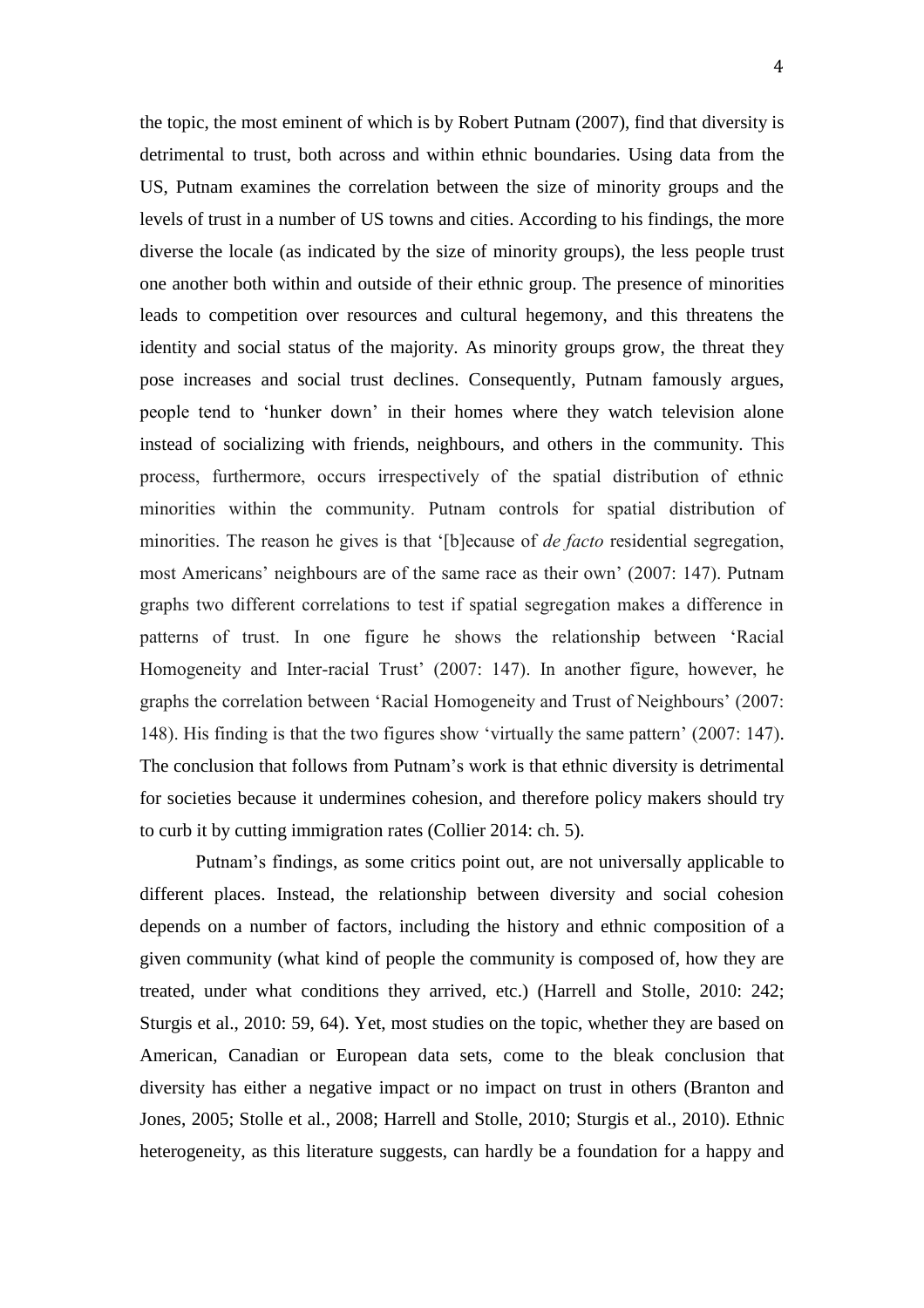prosperous society, at least insofar as trust (as a proxy for social cohesion) is an integral part of a good social life.

In this article we argue that super-diversity is a fundamentally new model of social diversity, in which the relationship between diversity and social relations plays out in a radically different way than that identified by the existing literature. This is not to deny that cultural diversity can be detrimental for social trust, nor that diversity can be more important for community relations in certain circumstances than economic and social inequalities; in fact, below we provide an ethnographic example where ethnicity is the central organizing principle of social conflict. Consequently, this article does not criticize the accuracy of the work of Putnam and others, as much as it attempts to discern if and how the newly emerging model of super-diversity provides alternatives to the correlation that numerous authors identify in older patterns of diversity.

In the current literature, there is one notable exception to the thesis that diversity has negative social consequences. It is the work of Sturgis et al. (2013) on London, where according to the authors, ethnic diversity is positively correlated with trust/social cohesion. This study argues that there is a major difference between the opportunity to come into contact with members of different groups, and the action of coming into contact with them. People in diverse areas who actually interact with others across ethnic divides are more likely to have higher levels of trust than those who do not, as are younger cohorts who are used to living in a mixed environment. Thus, Sturgis and his colleagues conclude that 'ethnic diversity only appears to be problematic for majority white cohorts who grew up with less direct and indirect contact with ethnic minority groups. For younger cohorts, both white and non-white, neighbourhood ethnic diversity is positively associated with social cohesion' (Sturgis et al., 2014: 1304).

In this paper we explore the relationship between ethnic diversity and social cohesion from a different angle. We emphasize that what matters is not only people's changing relationship to ethnic diversity (in this case, the fact that younger cohorts are used to living in mixed environments) but also the changing nature of diversity itself. There is now a growing body of evidence from anthropology and sociology showing that in London older models of diversity are transforming into new configurations of super-diversity – a model comprised of multiple ethnic groups, as well as multiple social boundaries within ethnic groups (Vertovec, 2007; Meissner & Vertovec, 2015).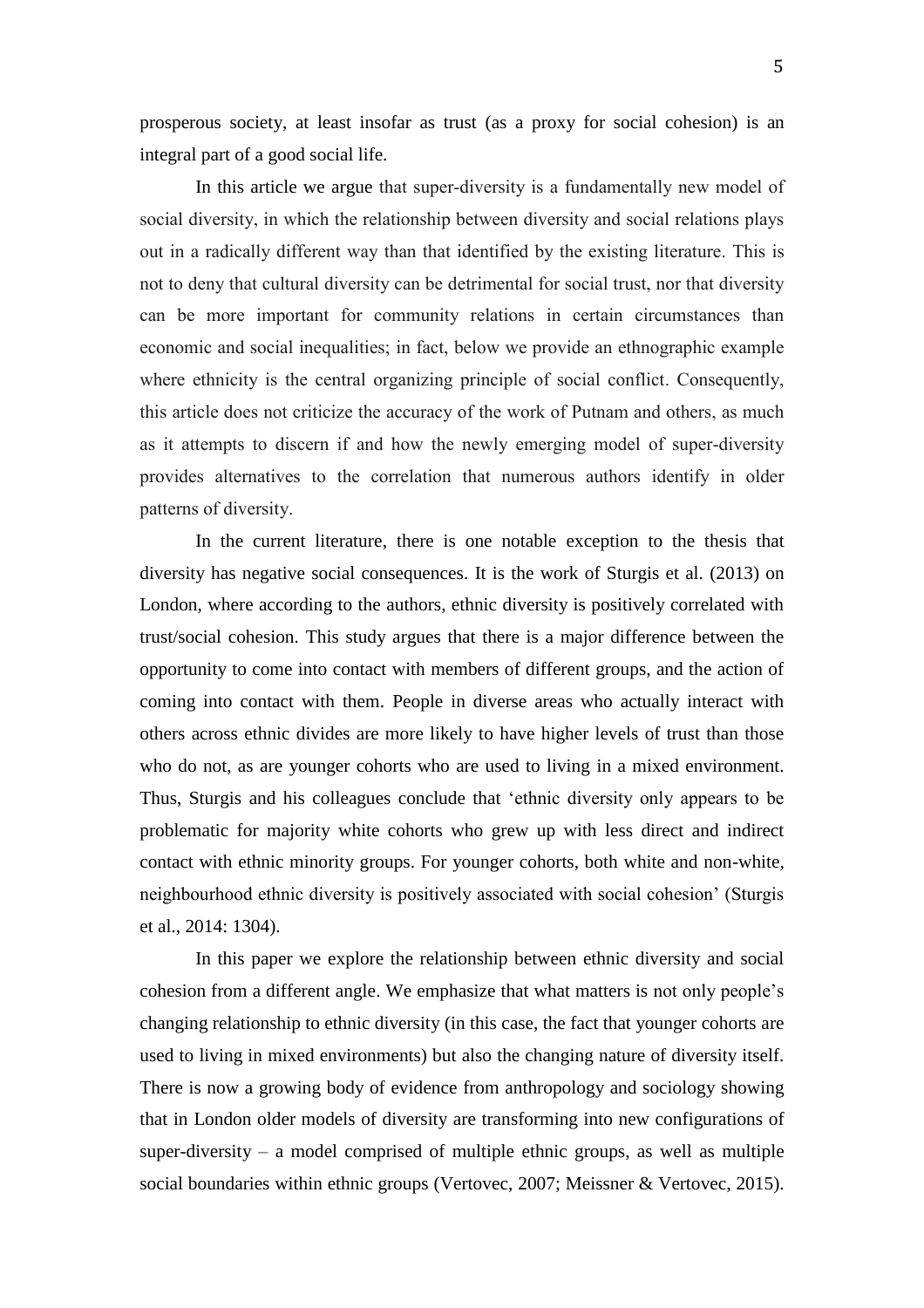This trend marks a substantial shift in how people experience ethnic difference and community – a shift which may reverse the negative relationship between diversity and prosperity/wellbeing/happiness.

In what follows we examine some of the negative and positive aspects of super-diversity, specifically in relation to trust and cohesion. We then consider various ethnographic data from East London, in order to see if and how different patterns of diversity relate to people's ideas of the prosperous life. We compare a social model comprised of two ethnic groups – what, Susanne Wessendorf (2014a) calls the 'old diversity' – to the more fragmented super-diverse contexts of Hackney and other parts of East London. We conclude that in the context of East London super-diversity marks a significant shift in the configuration of ethnicity and inequality, and a reshaping of prosperity. Ethnic diversity becomes a less salient issue for local residents, and for many it becomes a public good that is valued and actively sought out. Social exclusion, within this context, is no longer based on ethnic prejudice and racism, but rather on economic, social and cultural inequalities. This has important implications for prosperity which must be addressed in future research.

# **Super-diversity, inequality and class**

Super-diversity is a demographic pattern defined by two key features. Firstly, it involves the growth of migrant communities from different countries of origin. In the UK, multiculturalism has traditionally involved South Asian, African and Carribbean migrants. The past two decades, however, have seen a substantial rise in the number of migrants from Western Europe, Turkey, East Asia, and most recently, Eastern Europe. Secondly, super-diversity is defined by the internal fragmentation of groups which share a common ethnicity or country of origin. This is what Vertovec calls the 'diversification of diversity' on the basis of 'additional variables' that cut across ethnicity. These, according to him, include 'differential immigration statuses and their concomitant entitlements and restrictions of rights, divergent labour market experiences, discrete gender and age profiles, patterns of spatial distribution, and mixed local area responses to service providers and residents' (2007: 1025). Superdiversity is thus about a complexity of intersecting social determinations, not unlike the feminist concept of intersectionality (Berg and Sigona, 2013: 348). The difference, of course, is that while analyses of intersectionality are mainly concerned with gender, sexuality, race, and class, super-diversity – without challenging the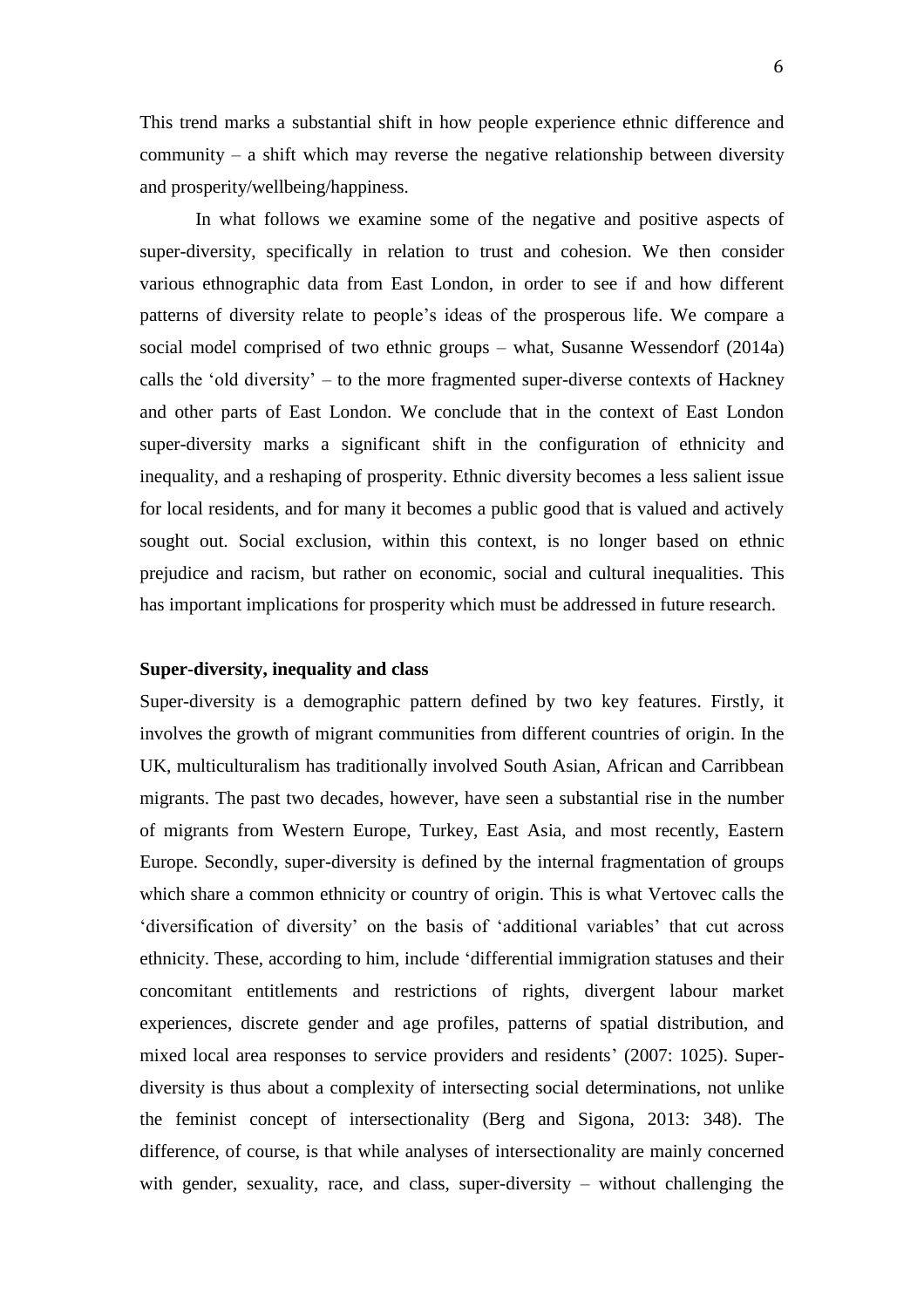significance of these four categories – focuses on a different set of determinations. The most notable of these are ethnicity or country of origin and legal status, in addition to class, gender and age (Meissner and Vertovec, 2015: 545).

Super-diversity is thus characterized by a multitude of social boundaries both between and within ethnic groups. At first sight this pattern appears to fit well with the conclusion of Putnam and others that higher diversity reduces trust. After all, super-diverse communities are fragmented to a degree whereby cultural and social difference is ubiquitous. Under such conditions, we would expect that finding common ground and forging social ties with others would be particularly difficult  $- a$ hypothesis which is supported by recent ethnographic research. According Susanne Wessendorf's (2014a: ch. 4) work on the London Borough of Hackney, everyday encounters in a super-diverse society often involve lack of knowledge and expectation about who other people are. For her, 'the difficulty of categorizing strangers is what differentiates a super-diverse context from contexts of "old diversity" characterized by the presence of more clearly defined large minority groups' (2014a: 65). This is because the extremely wide variation of cultural identities and individual life trajectories that comprise super-diversity means that any assumption about others would likely be inaccurate. The specific content of cultural otherness remains unpredictable – a mystery which creates social distance, lack of intimacy, and, possibly, also lack of generalized trust.

What is more, the differences in social and cultural capital, and citizenship rights and entitlements that are entrenched in super-diversity cause further distancing and alienation between individuals. Such divisions are not 'horizontal' cultural/ethnic differences, but rather 'vertical' differences that are hierarchically organized; in short, they are inequalities. As recent research shows, one of the many detrimental effects of income inequality is that it creates social distance and lack of empathy (Wilkinson and Pickett, 2010: ch. 4; Dorling, 2014: 140). The larger the distance between those on top and those at the bottom of the economic ladder, the less likely it is that people on each pole will find common ground to trust and empathize with one another, or perceive one another as members of a united community. Put simply: 'In extremely inequitable societies, it can be excruciating even to maintain a conversation across the social divide' (Dorling, 2014: 140).

Inequalities based on citizenship status, cultural capital, availability of social networks, or symbolic position vis-à-vis state ideologies, are closely linked to class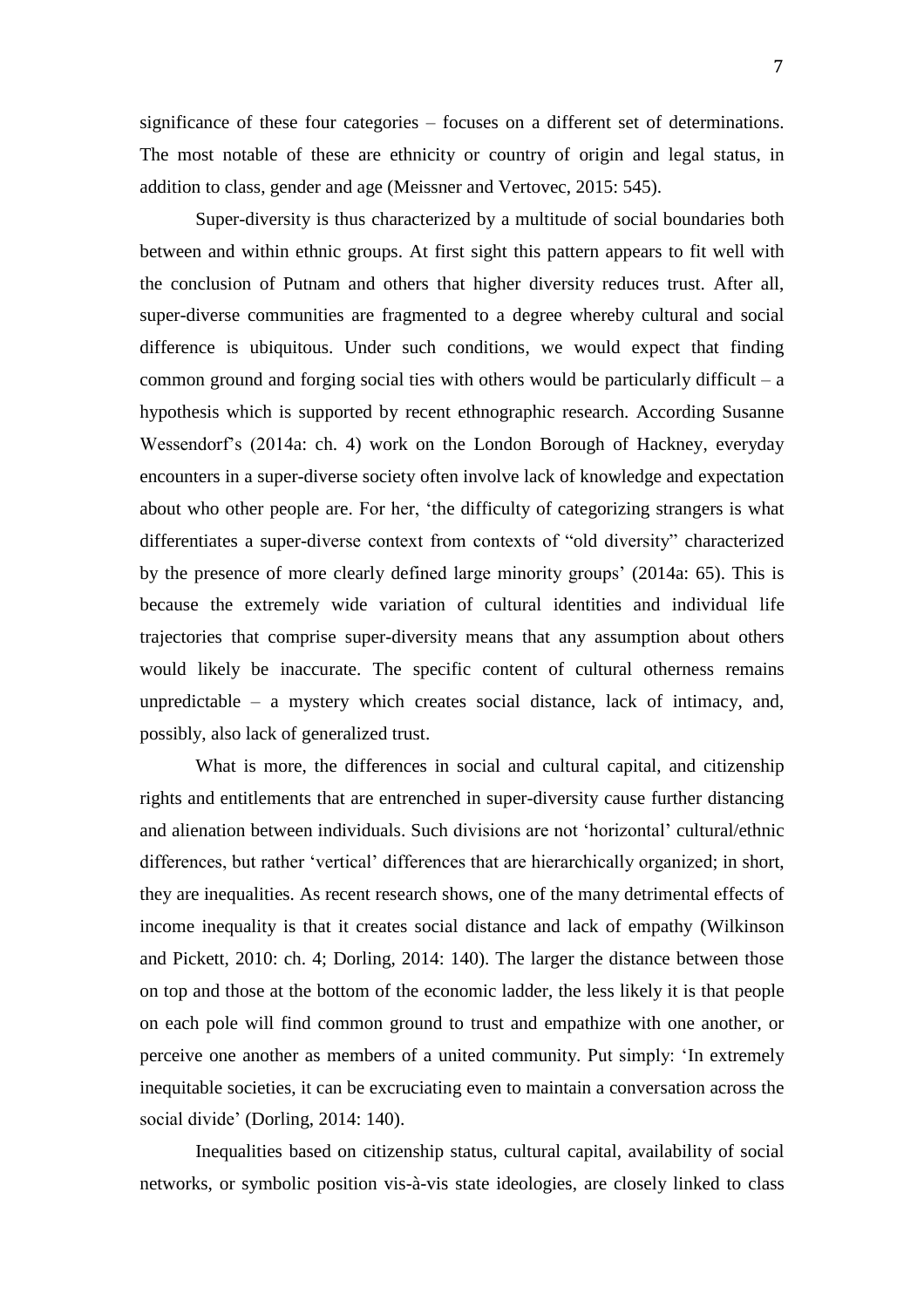and can determine one's position in the social class hierarchy. As we know from Bourdieu (1987, 1994), class is a multiply constituted category defined by economic capital and income inequality, as well as by social, cultural and symbolic capital, each of which can be converted into any of the others (see also Savage, 2015; van Hear, 2014: S105). But in addition to being multiply constituted, class is also a category that can slip in and out of relevance depending on the context and the actions of people in it. In 'Symbolic Capital and Social Classes' Bourdieu argues that class operates on two levels – one based on material reality, and another based on the representations of that reality as produced and deployed by social actors.

Social groups, and especially social classes, exist twice…they exist in the objectivity of the first order, that which is recorded by distributions of material properties; and they exist in the objectivity of the second order, that of the contrasted classifications and representations produced by agents on the basis of a practical knowledge of these distributions such as they are expressed in lifestyles. (Bourdieu, 2013 [1978]: 296)

According to Wacquant's (2013) interpretation, this claim means that the existence and relevance of class should not be taken for granted; instead, we should acknowledge that class might become more or less significant in relation to other forms of identity such as ethnicity and gender. For Wacquant, 'the very existence of classes…is not a brute given…Rather, it is the result of…struggles to impose class as the dominant "principle of social vision and division" over and against competing alternatives (such as locality, ethnicity, nationality, gender, age, religion, and so on)' (Wacquant, 2013: 276).

This last point is echoed by Norbert Elias's (2008) classical work on 'the established and the outsider'. There, in a discussion of Marx's theory of class struggle, Elias claims that uneven distribution of the means of production often forms the basis of intergroup conflict, but this is not always the case (2008: 17-20). Social conflict is based on the kinds of 'collective fantasy' (2008: 18) that different groups in society hold about one another, whether they are based on economic inequality, race, religion, or time spent living in a specific neighbourhood. As Elias and Scotson (2008) show in the context of an English town they call Winston Parva, the only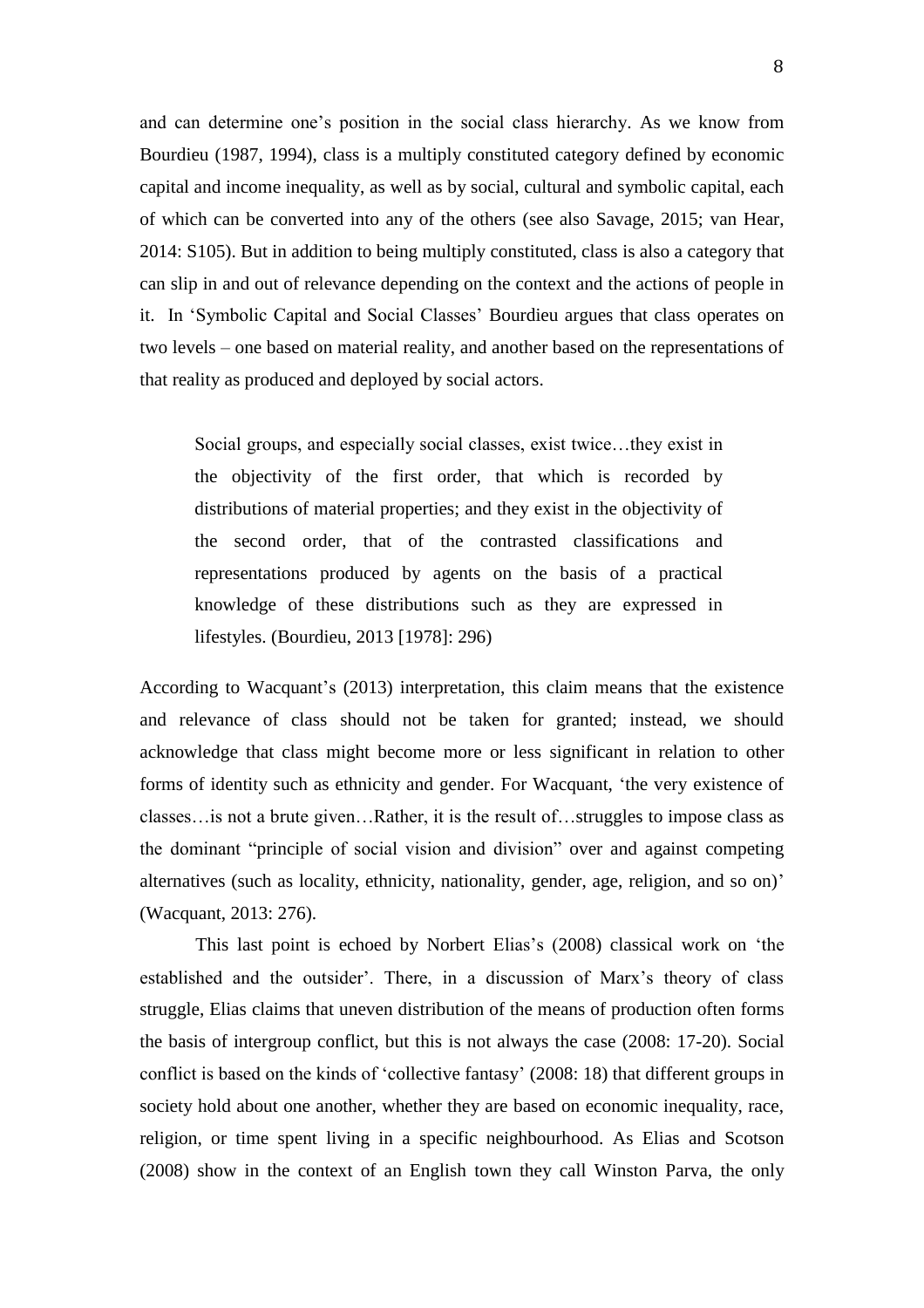9

substantial difference that divided the town's two main groups was that one group had ancestral roots going back numerous generation, while the other group – ethnically, nationally and economically indistinguishable – was made up of newcomers to the town (see also Elias 2008: 3).

In the context of contemporary Britain, however, Bourdieu and Elias' theories that class can slip in and out of relevance has another, additional implication – the fact that class persists in Bourdieu's 'first order' of 'objective' relations, even if its status as 'class' is muted in the second order of classification and expression in lifestyle. Political regimes in Britain since Thatcherism have been persistent in silencing discourses of class, and replacing the notion of class with other categories such as social exclusion, social cohesion, or (lack of) aspiration (Bennett et al., 2009: 2). Within this ideological constellation (and especially during the New Labour governments), class politics was repressed and the working class was violently disenfranchised – a process deemed by some as the 'middle-classification of Britain' (Edwards et al., 2012). Yet at the same time, Britain since Thatcher has also seen a steady rise in inequality and social polarization. This includes growing income inequality, as well as acute symbolic inequality, as indicated by the harsh vilification of those who could not adapt to the new economic policies of deindustrialization (Edwards et al., 2012; Evans, 2012).

It is important to note here that the political exacerbation of class inequality coincided with 'the diversification of diversity' in London. As a result, those who were symbolically and politically excluded by the neo-liberal class politics of Thatcherism and New Labour were not only the white working class, but also asylum seekers, newly arrived immigrants from various regions of the world, and other people whom we discuss in more detail below. This level of complexity makes the standard analysis of social capital used by Putnam and others difficult to apply to the London case, and perhaps even to any case. Putnam's quantitative approach does not consider the link between social capital (as measured by trust, in his case) and symbolic inequality vis-à-vis the circulation of ideological narratives. To his credit, Putnam does ask if income inequality is responsible for lower levels of trust, and concludes that although it is, it is not as important as ethnic diversity. The effects of income inequality, he claims 'are quite parallel to, and independent of, the effects of ethnic diversity' (2009: 156-7) and 'the correlations between social capital and economic inequality are less consistent than those between social capital and ethnic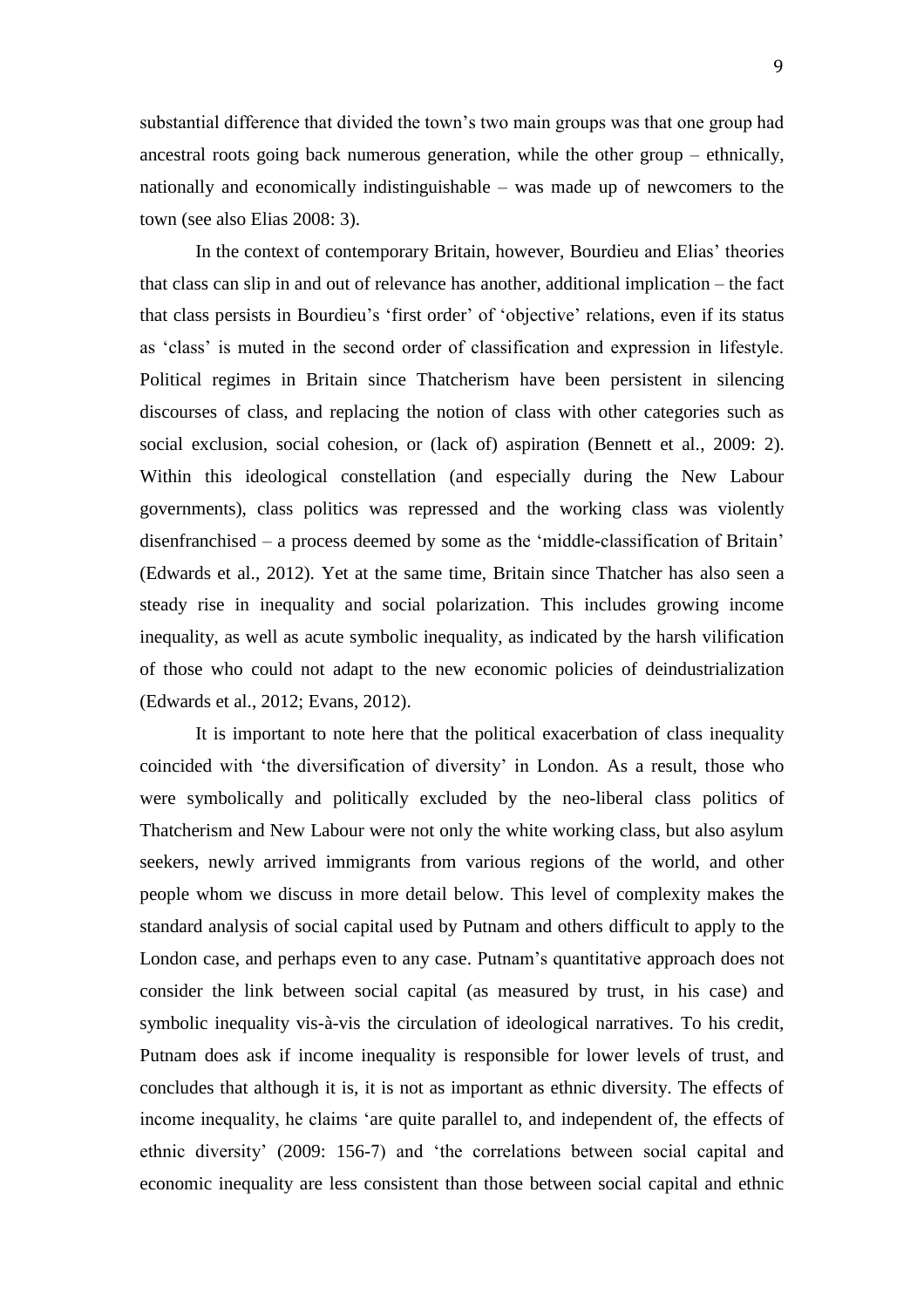diversity' (2009: 157). According to Putnam, the negative relationship between diversity and trust applies equally to more egalitarian and more unequal areas, as well as in richer and poorer neighbourhoods. The problem here is that even though income inequality is of central importance and is rightly addressed, symbolic and other inequalities also play an extremely important role in defining social cohesion, and they have to be taken into consideration.

#### **Is the good life possible in an ethnically diverse society?**

Despite the above arguments that diversity is detrimental to social cohesion, there is a wealth of ethnographic evidence suggesting that super-diversity can in some circumstances contribute to prosperity and wellbeing in a number of ways. While on one level the aforementioned ubiquity of differences may alienate people from one another, on another level it opens up new possibilities for positive attachment to neighbourhood and community. While in places with two or three well-consolidated ethnic groups ethnic difference may be a source of anxiety linked to the threat of persecution, this anxiety is diffused in super-diverse conditions. In a place where everyone is different and no group is large enough or consolidated enough to pose a threat to others, living with difference becomes much easier (Wessendorf, 2014a). As Wessendorf shows, when people are surrounded by difference on a daily basis, civility towards others becomes necessary for getting on in life: 'you cannot afford not to be civil towards people who are different' (2014a: 65). Super-diverse areas become a safe haven in which people can live peacefully and comfortably with their own cultural identity and that of others, while ethnically homogenous areas can be seen as threatening and alienating both for minority ethnic groups and for white Britons surrounded by a single minority (Skey, 2014; Mirza, 2015). Thus, far from causing people to 'hunker down' in the privacy of their homes, super-diversity can offer a safe, yet vibrant, environment for a rich public life (Dines et al. 2006).

In Britain, furthermore, indigenous white people – especially those of 'middle class' background – also tend to see diversity as a desirable attribute of a neighbourhood, and an essential part of living a good life. Reay et al. (2007), for example, show that many white middle-class parents now actively seek an ethnically diverse social and educational environment in which to bring up their children. They argue that in today's cosmopolitan world, being comfortable in a multicultural setting, having knowledge of different cultures, and being able to competently interact with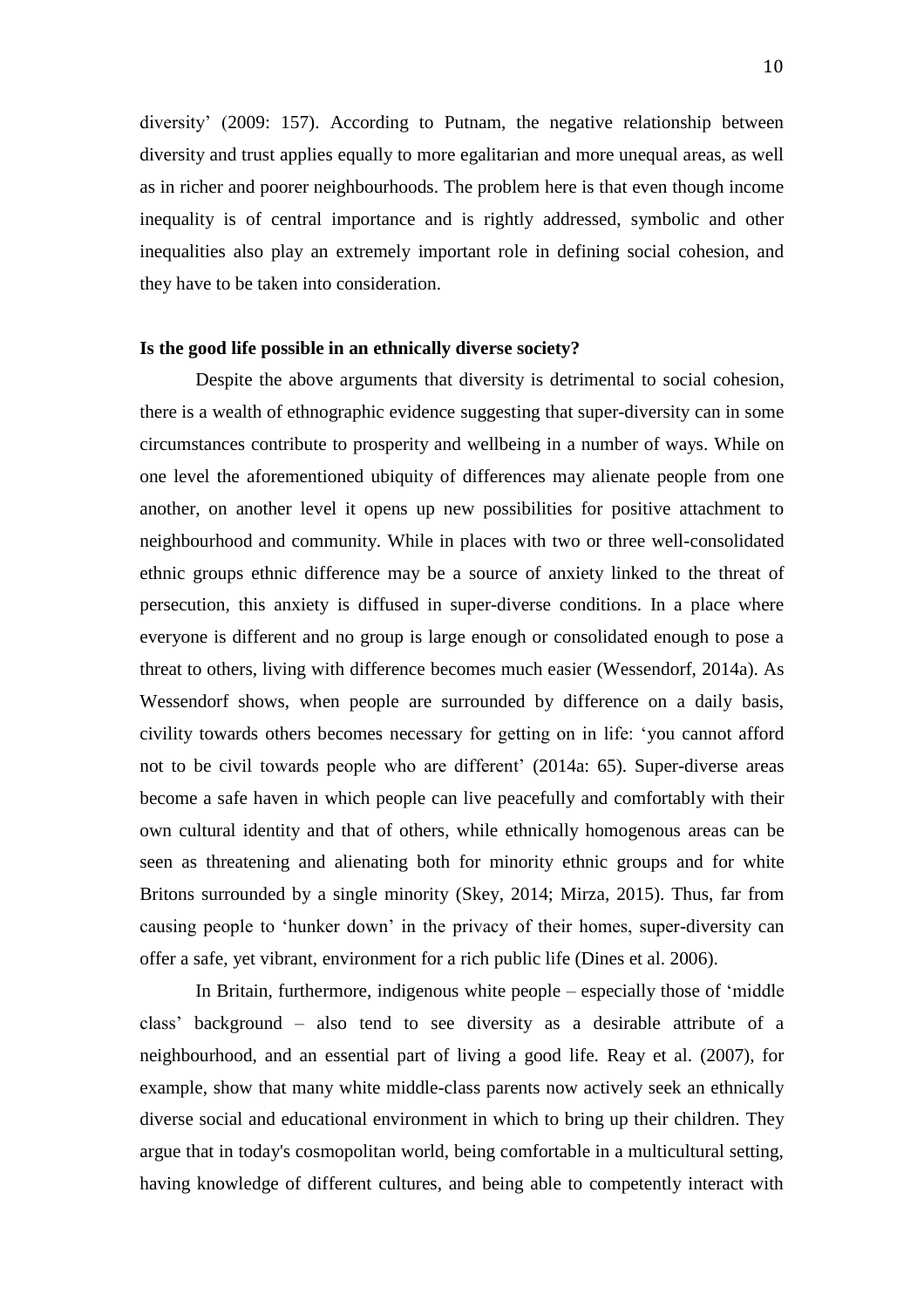other groups are seen as necessary skills for a successful career and a satisfying life. Diversity, for these families, can be a valuable source of cultural and symbolic capital.

We should clarify, however, that this validation of multiculture can often slip into a patronizing stance towards difference and otherness. In fact, Reay and her colleagues take a critical stance towards the middle class white people who actively seek mixed environments, accusing them of exploiting diversity for their own advancement as opposed to investing in it as an end in itself. 'Cultural validation', Reay et al. write, 'is entwined with acquisitive valuing. This is mostly a partial and narcissistic valuing; one that is primarily about recognizing a more colourful self in the ethnic other…' (2007: 1054). Yet, as important as it is to be critical of such narcissistic motives, we should also acknowledge that white middle-class valorization of multiculture can open new avenues for creating a shared prosperity. Individual aspirations and fantasies of the good life are inherently linked to the way people envisage the world and the good society (Author 2011). If this is true, then people cannot treat diversity as a means to an end which is split off and external to diversity itself – they cannot seek a prosperity, whatever that may be, which narrowly focuses on whites, and which just happens to necessitate engagement with cultural difference without incorporating the latter into its vision of the good life. On the contrary, we would argue that the so-called 'cultural omnivores' (Reay et al., 2007: 1046) who gain confidence and satisfaction from their cultural fluency see diversity as an essential attribute of a prosperous society and are deeply invested in it, even if they are sometimes criticized by local working people for not mixing or fitting in.

This last point is confirmed by Butler and Hamnett's (2011) work on class and ethnicity in East London. According to the authors, in East London 'there was a group of white middle-class lower professionals who were committed to living in an area whose mix and diversity they valued and to which they had a commitment to "making" it work"' (2011: 198). These 'inbound whites', furthermore, 'were reasonably confident in their ability to manage whatever the inner city could throw at them while celebrating its diverse social environments and congratulating themselves for doing so' (2011: 227). Granted, the self-congratulatory element here smacks of a skin-deep engagement with diversity for the selfish aim of gaining liberal and cosmopolitan credentials. However, the fact that people also 'celebrate' diversity and try to 'make it work', suggests that they are ethically committed to it, not only as a means of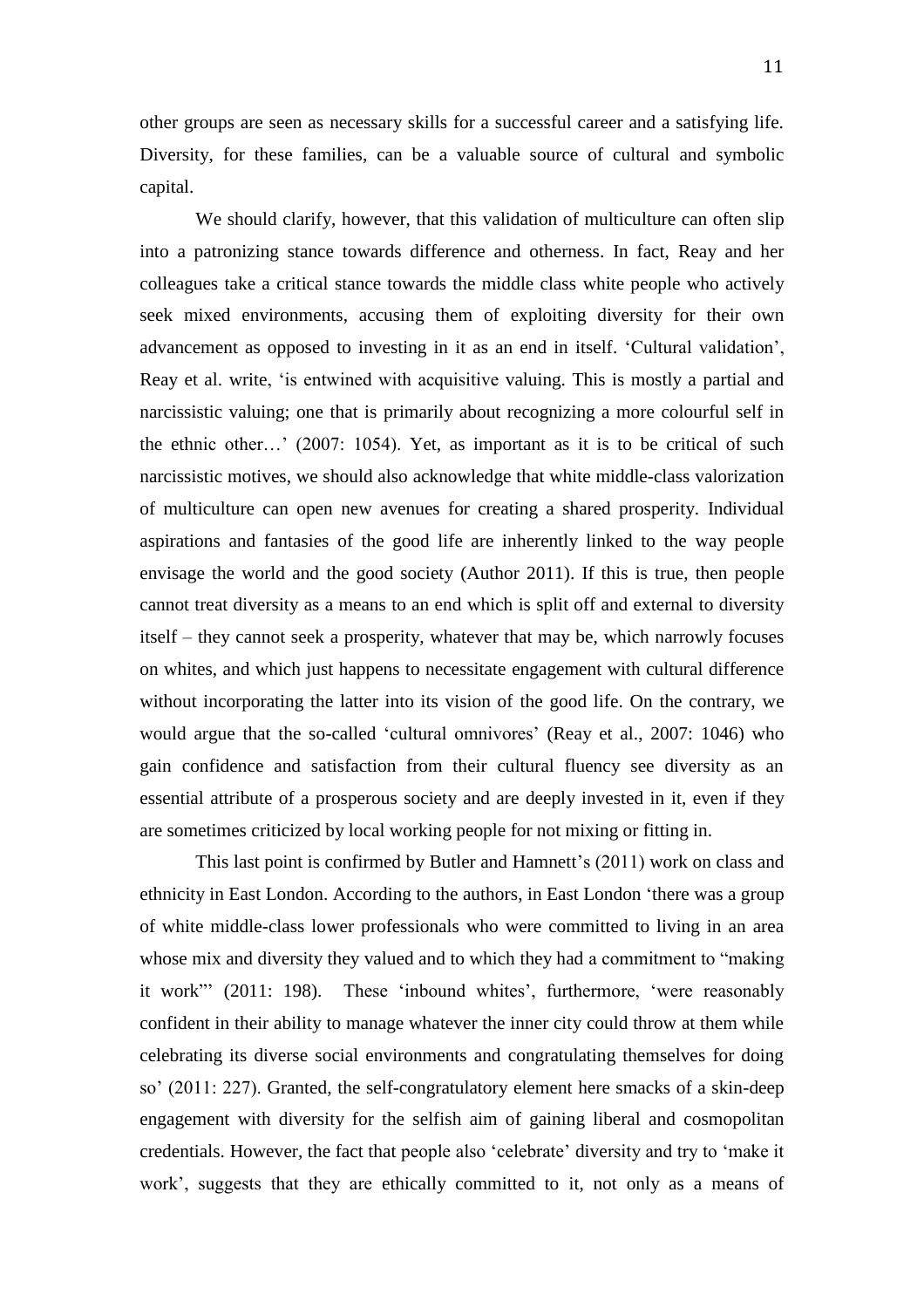fulfilling their personal aspirations and those of their children, but also because it is a part of their vision of a collective prosperity.

### **Inequality and The Limits of Super-Diverse Prosperity**

Super-diversity, as the above arguments suggest, can open new paths to constructing and achieving a prosperous life. Yet, as discussed earlier, super-diversity includes multiple cultural differences, as well as various inequalities. These inequalities, unlike ethnic differences, pose a major challenge to cohesion and wellbeing, and they must be redressed by any vision of future prosperity that has super-diversity at its foundations.

There is a fundamental distinction between the axis of multiple ethnic differences that are incorporated into super-diversity, and the axis of economic, social, symbolic and legal inequalities that intersect with ethnicity. Extreme forms of 'horizontal' ethnic diversity can offer a culturally vibrant environment and relative safety from ethnic prejudice, thereby reversing (or at least offsetting) the negative effects that Putnam and others write about. Inequalities, in contrast, cannot undergo such a reversal; widening the gap between rich and poor cannot make a society more socially prosperous, and neither can the proliferation of inequalities of various other forms.

One question that needs to be explored by further research is whether superdiversity transforms the relationship between wellbeing problems linked to ethnic relations and wellbeing problems linked to inequality. There is now strong evidence that subjective wellbeing is impacted negatively by both ethnic/racial prejudice (Priest et al., 2011) and income or class inequality (Wilkinson and Pickett, 2010; Therborn, 2013; Dorling, 2014). Issues ranging from low social trust to high rates of obesity and poor mental health can be the outcome of sustained prejudice as well as inequality. They can also be the outcome of both of these at the same time, such as, for example, when class tensions or competition for resources vis-a-vis a social group coincide with ethnic animosity. But if Wessendorf is correct in arguing that super-diversity reduces prejudice and fosters civility, then the relationship between class inequality and ethnicity must undergo a change as well, especially in deprived inner city areas; if problems of wellbeing persist while diversity increases and community relations improve, then the wellbeing problems in question must become decoupled from diversity and linked more strongly to inequality, deprivation, social and political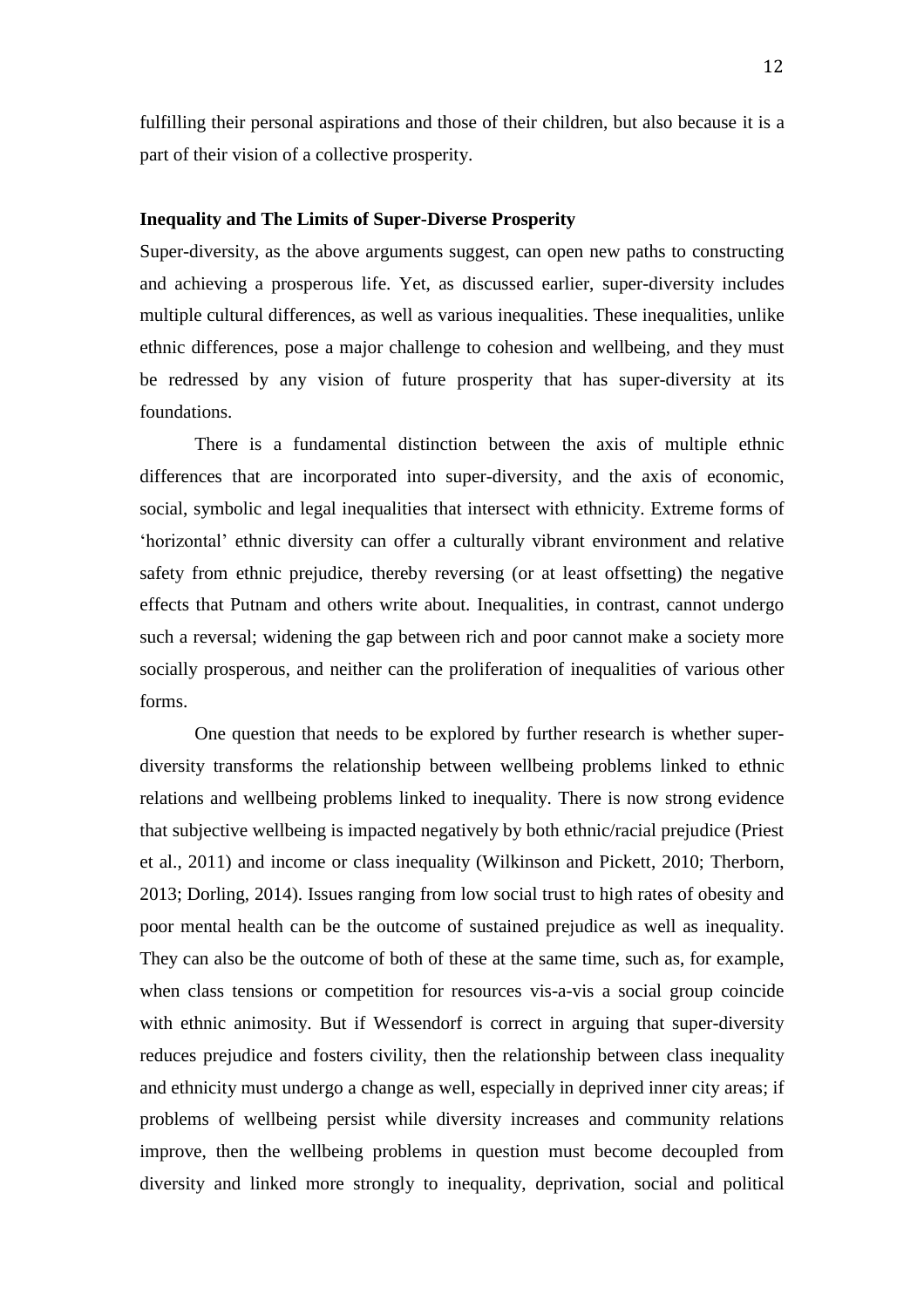stigma, and unemployment, among other factors. If this hypothesis of decoupling is correct, then the problems of super-diversity can be addressed by policy makers and other actors in a more focused way that specifically acknowledges the salience of inequality and its various forms.

### **Class and Ethnicity in a Two-Group Community**

At the present moment there is no reliable survey data to indicate if and how the relationship between class/inequality and diversity transforms as diversity increases. There is, however, good ethnographic evidence which suggests that such a transformation occurs and which also outlines its dynamics. In what follows, we detail the changing dynamics of class/inequality and ethnic relations in East London by comparing their intersections in a two-group model and in a super-diverse one. We argue that in a super-diverse context, people become more concerned with inequality and less concerned with ethnic relations, and this points to the emergence of a radically new model of social prosperity in London.

Consider the relationship between ethnicity and class in the London Borough of Tower Hamlets, which for a long time was dominated by white working class residents and Bangladeshi migrants who arrived in the 1960s, 70s and 80s. Historically, as Dench, Gavron and Young (2006) demonstrate in their ethnography, the arrival of people from Bangladesh challenged the economic entitlement of the indigenous working class. For indigenous residents, the post-war welfare state was a reward for their heroic effort and endurance during the Second World War and, specifically, the German bombing campaign in the East End. For them, state benefits and housing did not just reduce inequality and deprivation; they also symbolized the fact that working class people were an integral part of the national community (Dench et al., 2006). These two aspects of post-war life – relative material affluence and respect or recognition at the level of the nation state – were central facets of people's conception and experience of the prosperous life.

However, the arrival of Bangladeshi migrants meant that benefits, jobs and housing now had to be shared with non-British newcomers who had little to do with the war effort and did not live through the bombing of the East End. The frustration became particularly acute after the 1977 Housing Act, which gave housing priority to those with the most urgent needs as opposed to those at the top of the waiting list (Dench et al., 2006: 47-48). This policy allowed large Bangladeshi families in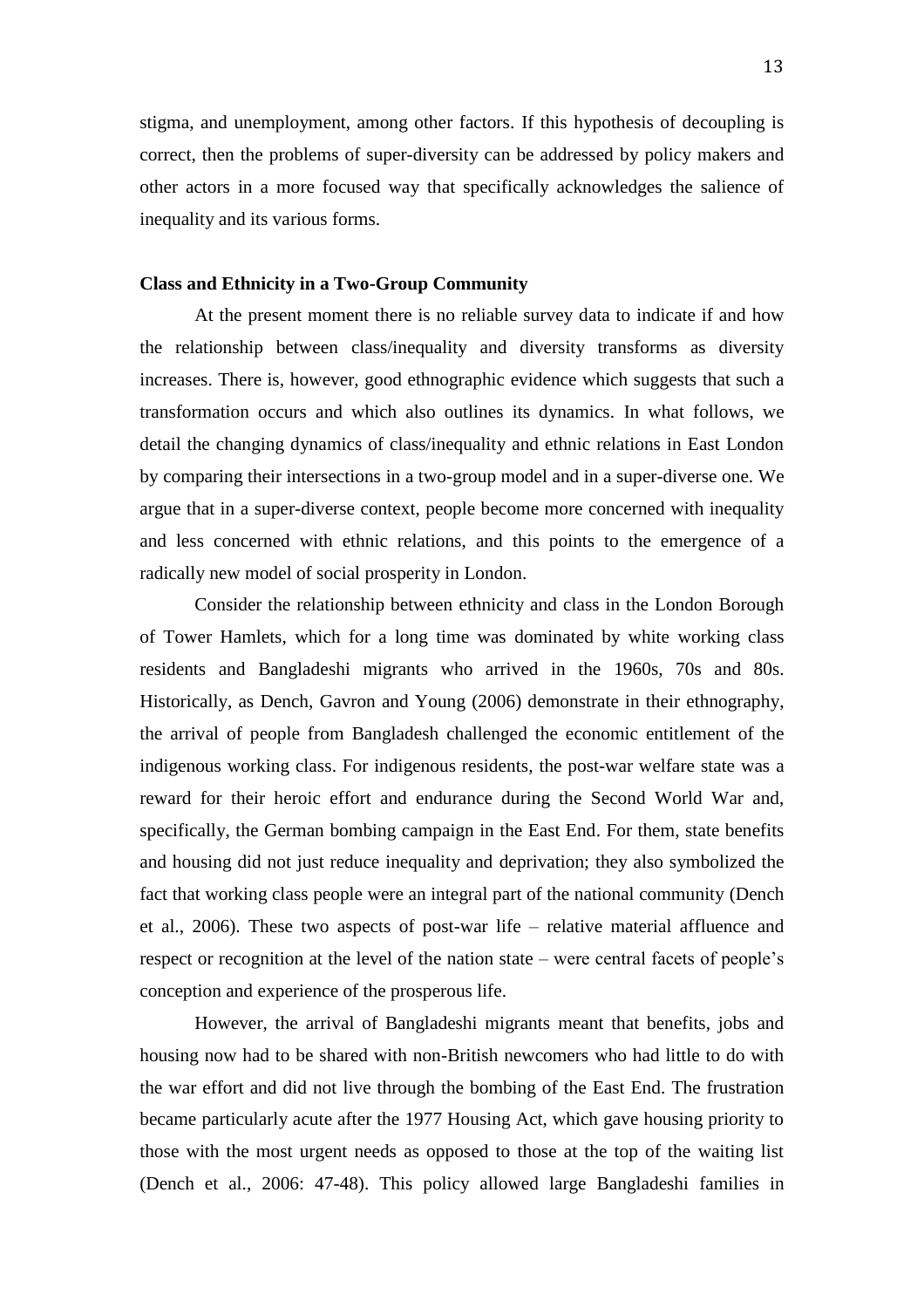desperate need of decent housing to move up the waiting list and receive a council home earlier than indigenous families who had waited for years. Housing, it seemed, was no longer the entitlement of the post-war deserving British working class, but a resource that anyone could claim regardless of what they did for the country. Consequently, as Dench et al. observed during their 1990s fieldwork, in the eyes of white residents 'minorities represent a large and visible part of the something-fornothing society, in which rights to receive support have manifestly overtaken reciprocal obligations to make contributions' (2006: 207). This, of course, was a gross misconception because many migrants worked for years – sometimes decades – in jobs that were poorly paid and detrimental to their health (2006: 207). Nevertheless, migrants were seen as an alien presence in Tower Hamlets, which made little contribution to the economic, social and cultural prosperity of the borough. In this context, Tower Hamlets saw strong ethnic tensions grounded in competition for resources and a string of violent racist attacks which persisted throughout the 70s, 80s and 90s (Bethnal Green and Stepney Trades Council, 1978; Cornwell, 1984: ch. 3; Keith, 1995; Dench et al., 2006).

For the white working class, therefore, both class tensions and immigration challenged prosperity in similar ways – they both made access to resources more difficult, and they both devalued the myth of the deserving East Ender who endured the war. On the one hand, the economic and political elite was responsible for deindustrialization and job cuts, and also for failing to protect the entitlement of the deserving post-war working class; on the other hand, immigrants were making claims to jobs, housing and benefits, without having endured the blitz.

This social dynamic fits well with Putnam's argument that 'for various reasons – but, above all, contention over limited resources, diversity fosters out-group distrust and in-group solidarity' (Putnam, 2007: 6). As the ethnographic data show, contention over material entitlements in Tower Hamlets did indeed exacerbate ethnic tensions. What must be emphasized, however, is that it did so within a demographic context of two dominant groups – one of which had recently arrived and challenged the hegemony of the other – and a political and economic context that was already threatening the prosperity of the indigenous working class. Later on, when we turn to super-diversity, we will see that this in-group/out-group distinction is no longer the same, it no-longer overlaps with boundaries between ethnically consolidated groups.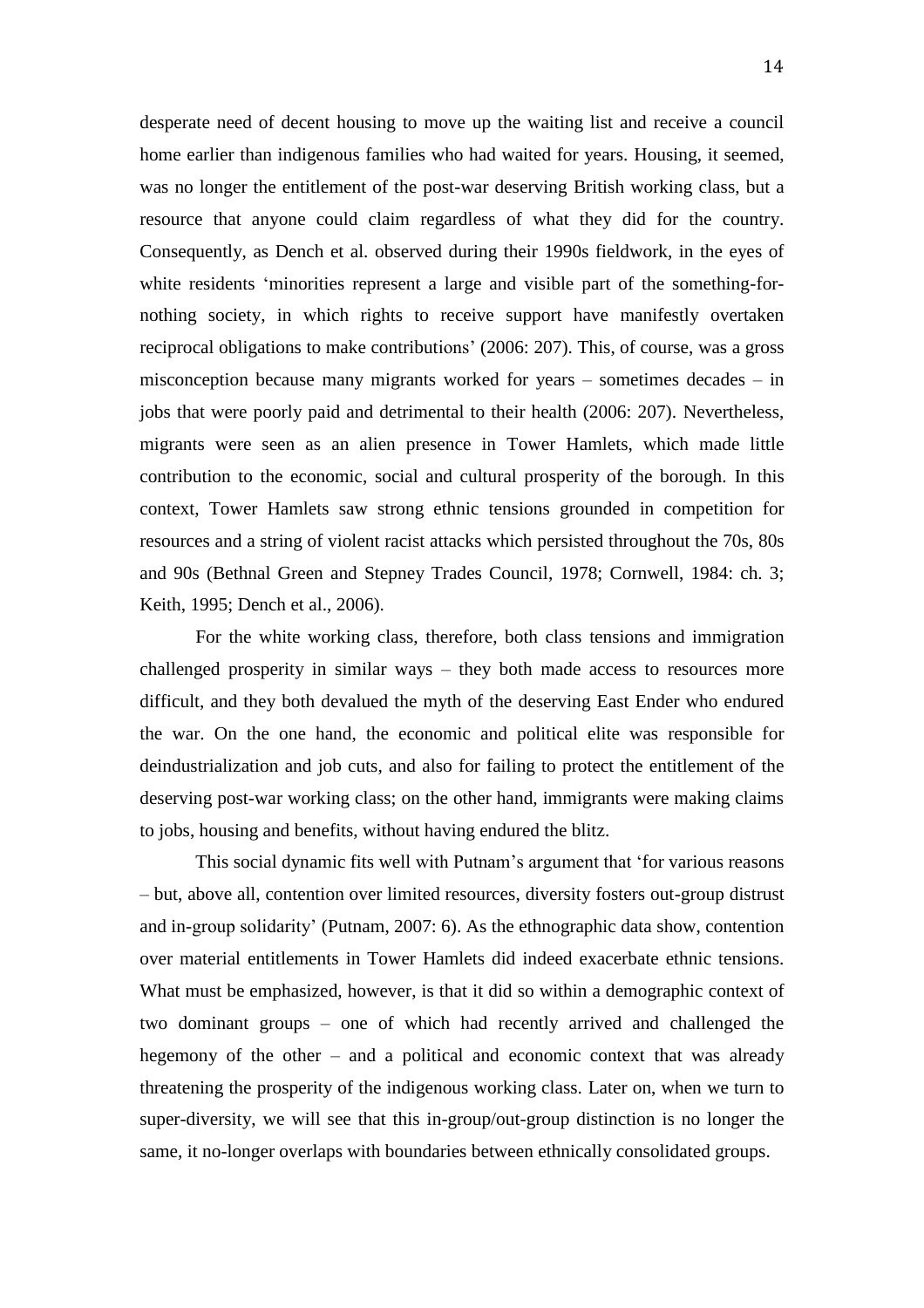#### **Class and Ethnicity in a Super-Diverse Context**

In contrast to Tower Hamlets' two-group pattern where problems of class and problems of ethnic relations overlap, the dynamics of super-diversity in Hackney and elsewhere in East London point to a radically different relationship between ethnicity and class. To be sure, these super-diverse contexts are devoid neither of competition for jobs and housing, nor of anti-immigrant sentiments. These issues, in fact, are very much of concern to East End residents living in super-diverse places, but they are differently framed with respect to ethnic difference. Group tensions, social exclusion, and anti-immigrant passions are not organized on the grounds of ethnic differences, but rather on the basis of economic, social and symbolic inequalities.

Studies of class and inequality in East London and elsewhere in Britain point to a pronounced opposition between society and the so-called 'underclass'– a division usually defined by the latter's real or imagined criminality, 'poverty of aspiration', anti-social behavior, or, as in the case of asylum seekers, limited citizenship rights within the UK. The problems of definition and conceptual fuzziness of class categories such as the 'underclass' or 'working class' have been theorized by other authors and cannot be discussed here (Heisler, 1991; Wacquant, 2004). What interests us for the moment is the ethnographic side of the issue – the fact that many communities experience an extreme social divide marked by the presence of a muchfeared marginal group. Butler and Hamnett, for example, claim that in East London 'the relatively advantaged have created a new imaginary of the "urban other"…The fear that this group engenders among many of our respondents cannot be exaggerated, in particular the fear of infecting the carefully nurtured hopes of aspiration for their children' (2011: 23). Or yet again, they tell us that those who wanted to leave the inner city were motivated by the 'risk of being swallowed up by a fear-inducing underclass whose jaws were forever snapping' (2011: 97). Similarly, Reay et al. (2007), whose work we discussed earlier, found that the white valorization of inner city diversity installs a middle class normativity that renders anyone who refuses middle class values 'residualized and positioned as excessive' (2007: 1042). Those who do not or cannot meet the relevant social and cultural standards of conduct are constituted as an 'anti-social', disruptive excess of community and neighbourhood.

The well-known demonized figures in question here are as diverse as they could be: they include the stigmatized, 'feckless' white working-class people, also known as 'chavs', the 'big black thugs', the looters who participated in the 2011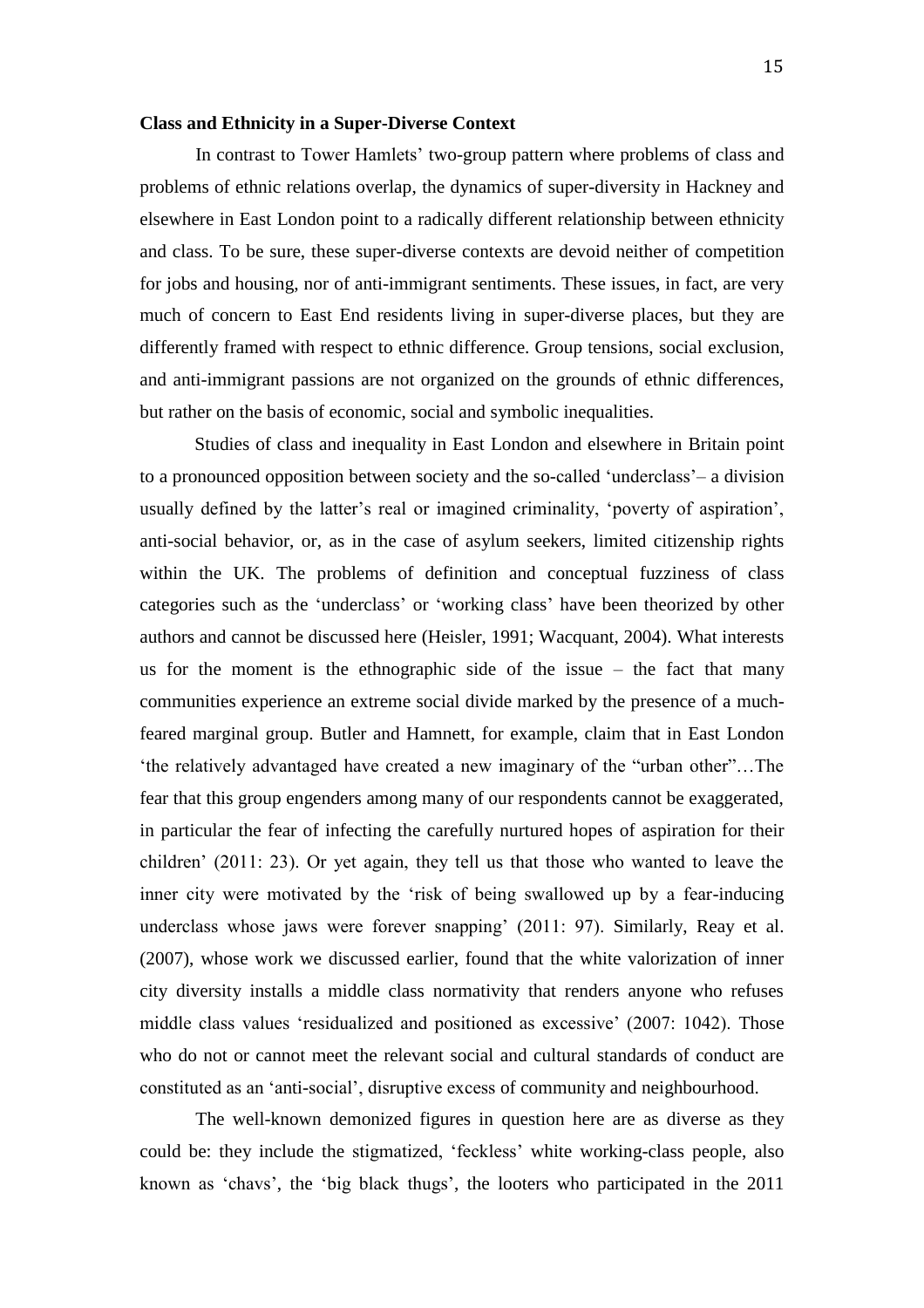England riots, and the undocumented migrants and asylum seekers who sleep rough or live in destitute conditions (Reay et al., 2007: 1049; Skeggs, 2004: 23; Jones, 2011; Tyler, 2013). To this list we can further add Muslim radicals who allegedly have no sense of citizenship, low skilled East European 'benefit tourists', and East European Roma who have an infamous history of setting up camps in parks throughout Western Europe. These groups, in the words of Imogen Tyler, are violently portrayed by the media and seen by many as 'a parasitical dysfunctional underclass of failed citizens' (Tyler, 2013: 160).

What then are the implications of today's so-called underclass and the people who are seen as belonging to it? If the aforementioned studies are accurate in their findings, then the cleavage between the underclass and the rest of society constitutes a central point of tension at the level of social relations in super-diverse neighbourhoods and boroughs. Stigma and social exclusion in super-diverse societies can therefore be just as violent as the racism of earlier patterns of diversity. But where super-diversity differs from the two-group model is in the fact that both sides of its social divide are ethnically and socially heterogeneous. Within the public imagination, the 'aspirational', 'law-abiding' majority is comprised of multiple ethnicities, and so is the minority of disadvantaged and marginal people who can be so socially disruptive.

In this context, the fact that many East London residents oppose immigration, as Butler and Hamnett (2011) suggest, is not a symptom of prejudice and racism, nor is it a refusal to share resources and public spaces with people of different ethnicities. Instead, it is an expression of anxiety that newcomers may fail to live up to the normative standards of social conduct, as well as fear that they will make access to affordable housing, decent school places, and public services even more difficult than it already is. Crucially, the division here is one between established residents and newcomers, much as it is in Elias and Scotson's (2008) ethnography mentioned earlier. The difference, however, is that while in Winston Parva, both groups were ethnically and nationally the same, in the context of super-diversity the established and the outsiders are both ethnically diverse. This division overlaps, at least in part, with the inequalities in social, cultural, symbolic and economic capital, that pertain to super-diversity. For it is these kinds of inequalities that are expressed in and through the marginality of all of those who are shunned by the public – gang members hanging on street corners (Gaskell, 2005), 'white working class mums' smoking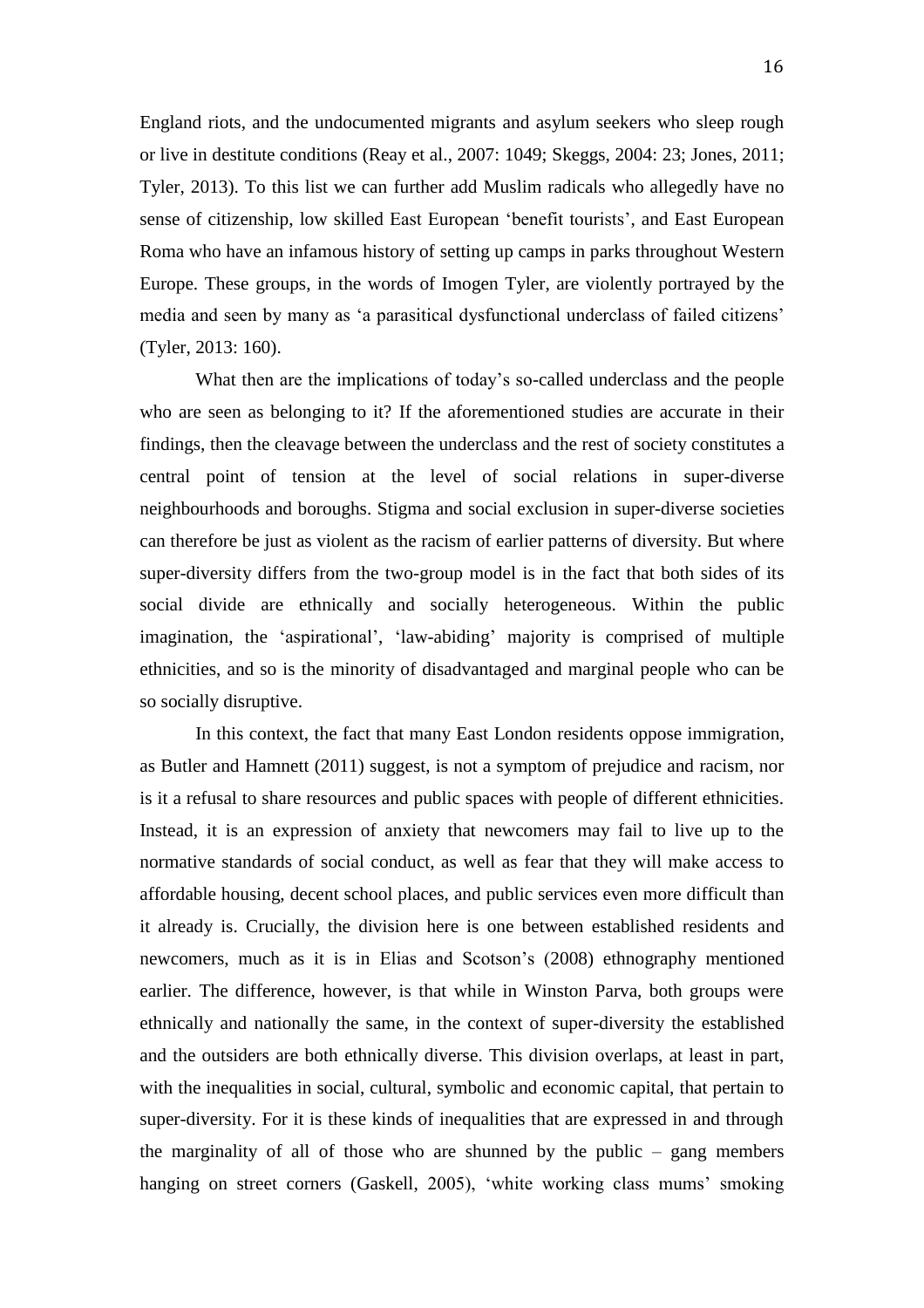cigarettes outside of school gates (Wessendorf, 2014a: 83), young men looting during riots (The Guardian and LSE, 2011), desperate migrants illegally overcrowding houses (Butler, 2015), and disillusioned young Muslims subscribing to hardline religious doctrines (Gest, 2011).

In this constellation, the narrative of social exclusion of both insiders (the 'underclass') and outsiders (new immigrants), is fundamentally different from that of the classical racism of the 'old diversity'. As Butler and Hamnett point out, social exclusion in modern day East London 'cannot be reduced to the stereotypical immigration-centred caricature of an old, stuffy and xenophobic white working class blaming non-whites for everything, as such views were as prevalent among non-white respondents as among whites' (Butler and Hamnett, 2011: 112). Phil Cohen's observation about immigration in the East London borough of Newham also confirms this point: 'Interestingly, ethnicity made little difference to these responses [about the potential influx of migrants]. Members of BME [Black and Minority Ethnic] communities were as worried about the "immigrant invasion" as were whites' (Cohen, 2013: 315). Finally, a similar argument is put forth by Wessendorf in the context of Hackney. According to her, '[i]n Hackney, the community of the past is always seen as culturally diverse' (2014a: 53). This, she tells us, differs from the nostalgia of white working class residents in Tower Hamlets, for whom the good community of the past was ethnically homogenous (2014a: 53). Wessendorf, however, also explains that imagining both past and present as multicultural does not alleviate fears about immigration:

This does not mean that resentment against newcomers does not exist among long-established residents. According to one of the local councilors I interviewed, these resentments are usually linked to the allocation of housing, and they are not aimed at specific groups. But if people do bring up a narrative about newcomers, it is one in which both the long-established residents as well as the newcomers are imagined as diversified groups which are not defined along clear ethnic lines (Wessendorf, 2014b: 15).

Here, ethnic diversity is not seen as an obstacle to prosperity, as if local problems would disappear if only society could become ethnically homogenous; instead,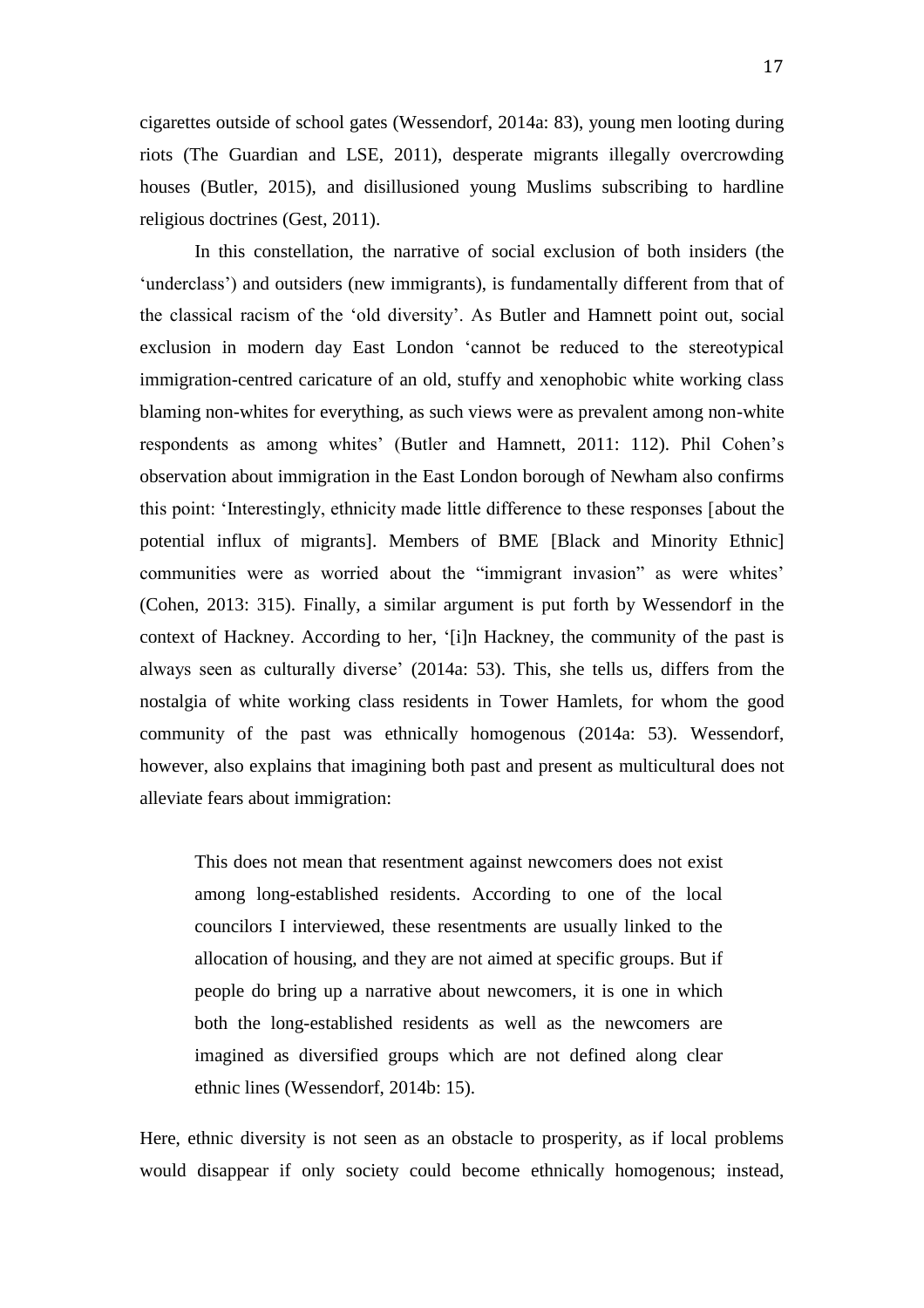diversity is seen as an integral part of Hackney's social fabric regardless of whether its residents are doing well or not.

If the ethnographic accounts presented above do indeed represent the dominant views of residents in super-diverse East London areas, then what we are seeing is a new configuration of ethnicity and class – one which has important implications for prosperity and wellbeing. The link between experiences of racism and poor wellbeing is well known. Racism, as Harrell puts it 'can traumatize, hurt, humiliate, enrage, confuse, and ultimately prevent optimal growth and functioning of individuals and communities' (2000: 42). Hence, if social exclusion is not defined by ethnicity and race, but by differences in symbolic capital (defined in this case by length of residency) and other inequalities, then we would expect that the challenges of wellbeing and prosperity in a super-diverse society are based more on inequality, and less on racial and ethnic identity. This is despite the fact that such inequalities may be racialized.

As we saw in the example of Tower Hamlets, the challenge to white working class hegemony in the area fostered anxieties similar to those associated with class tension and inequality. In the case of both ethnic relations and class relations, the hard-earned entitlement to benefits, housing and political recognition was threatened and thwarted. In contrast, super-diversity in Hackney and other East End areas, has a different constellation of in-group/out-group dynamics – one which is no longer based on homogenous ethnic groups, but on complex forms of multiply constituted inequalities that cut across ethnicity. Social, emotional and physical problems of wellbeing and prosperity would thus have less to do with ethnicity and cultural difference, and more to do with people's experiences of inequality in relation to others.

## **Conclusion: Super-Diversity and the Prosperous Society**

So can a multicultural society prosper, and is it possible for ethnic diversity to form a stable bedrock for social prosperity? As Leonie Sandercock astutely observes, social prosperity cannot be achieved in a multicultural context unless diversity becomes integral to its internal organization. As she puts it, 'the good society does not commit itself to a particular vision of the good life and then ask how much diversity it can tolerate within the limits set by this vision' (2006: 49). The good society, instead, must prosper *as* diverse, not *despite* being diverse.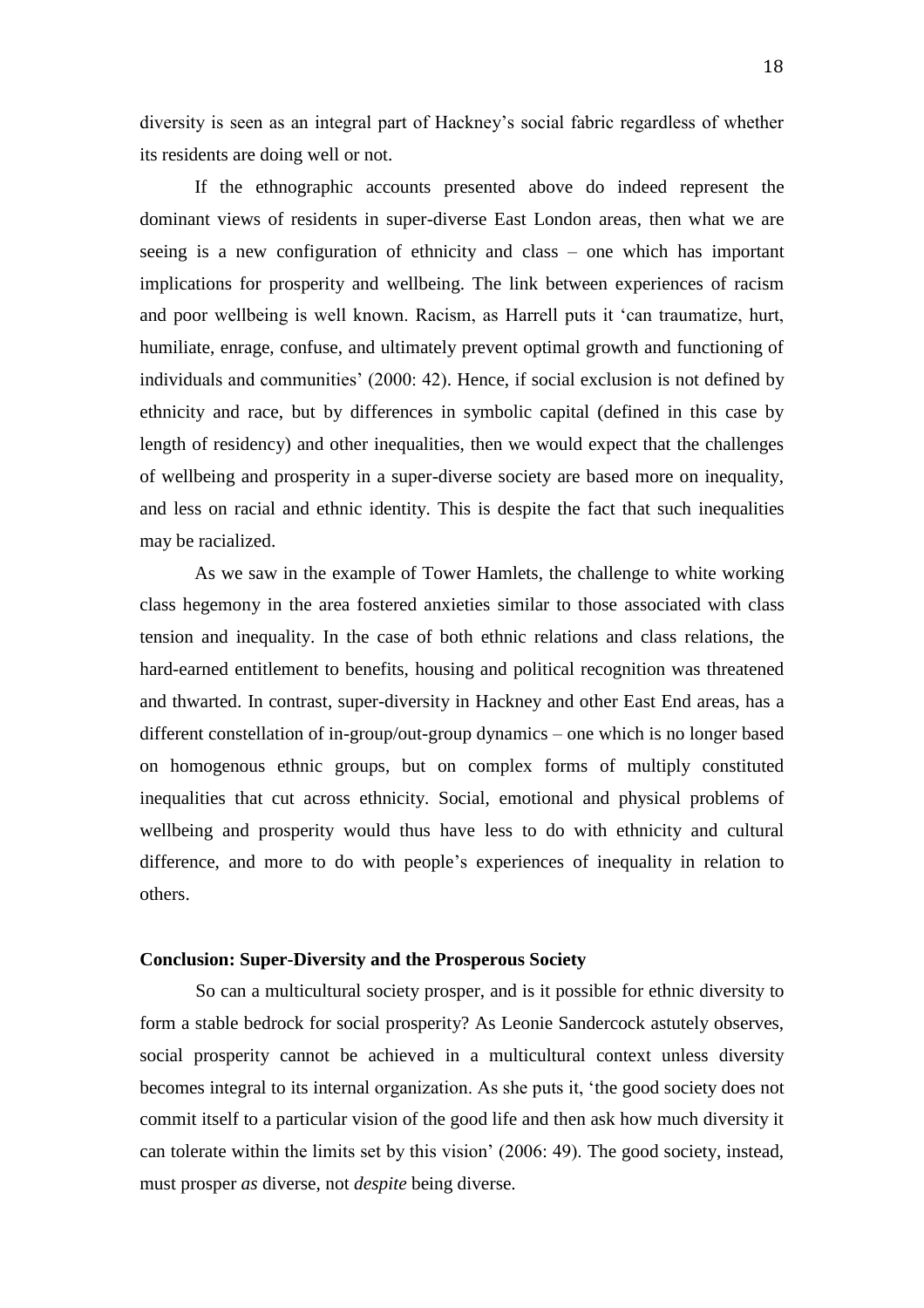The difference between the 'old' model of two or three groups and superdiversity represents precisely such a shift in people's visions of prosperity. For the white working class in Tower Hamlets, as discussed earlier, the presence of minorities had little to do with prosperity; on the contrary, it was seen as an impediment to the good society. Similarly, notions of prosperity among Bangladeshi migrants – something which we were unable to discuss here – were not defined by diversity, but rather by access to material affluence in London and eventual spiritual reunion with the homeland in Bangladesh (Gardner, 2002). This is why many early migrants to the East End upheld 'the myth of return' – the idea that once they earn enough money in Britain they would return to their home villages and build a good life for themselves and their families.

The ethnographic data on super-diversity points to a fundamentally different dynamic of aspiration. To begin with, by definition, super-diversity includes various notions of prosperity and wellbeing, derived from multiple cultural traditions (Author 2015). Secondly, insofar as neighbourhood relations are concerned, a super-diverse context offers, for the most part, a safe environment where people can thrive without fear of everyday racism. Here, pathways to prosperity have little to do with ethnic homogeneity because the social divisions that define everyday life are not organized along ethnic lines, but along other forms of difference – ones based on various inequalities. The latter, as we show, cut across ethnicity so that both sides of the social divide are ethnically heterogeneous.

Within this frame of reference, the prosperous society is no longer imagined as ethnically homogenous with a limited capacity to tolerate difference. Multiculturalism is no longer seen as a concession made by white Britons (see Gardner, 2002: 197), and prosperity is no longer a matter of moving to a less diverse area (white flight) when the threshold for tolerating minorities is exceeded (something which many indigenous people in East London did when immigration transformed the region). Instead, prosperity is much more focused on escaping or redressing deprivation, disadvantage and the 'anti-social behaviour' of all ethnic groups in one's neighbourhood. Ethnic difference is embedded in the social fabric of neighbourhoods from 'top' to 'bottom' and it is equally integral to anxieties about social decline and aspirations for a prosperous future.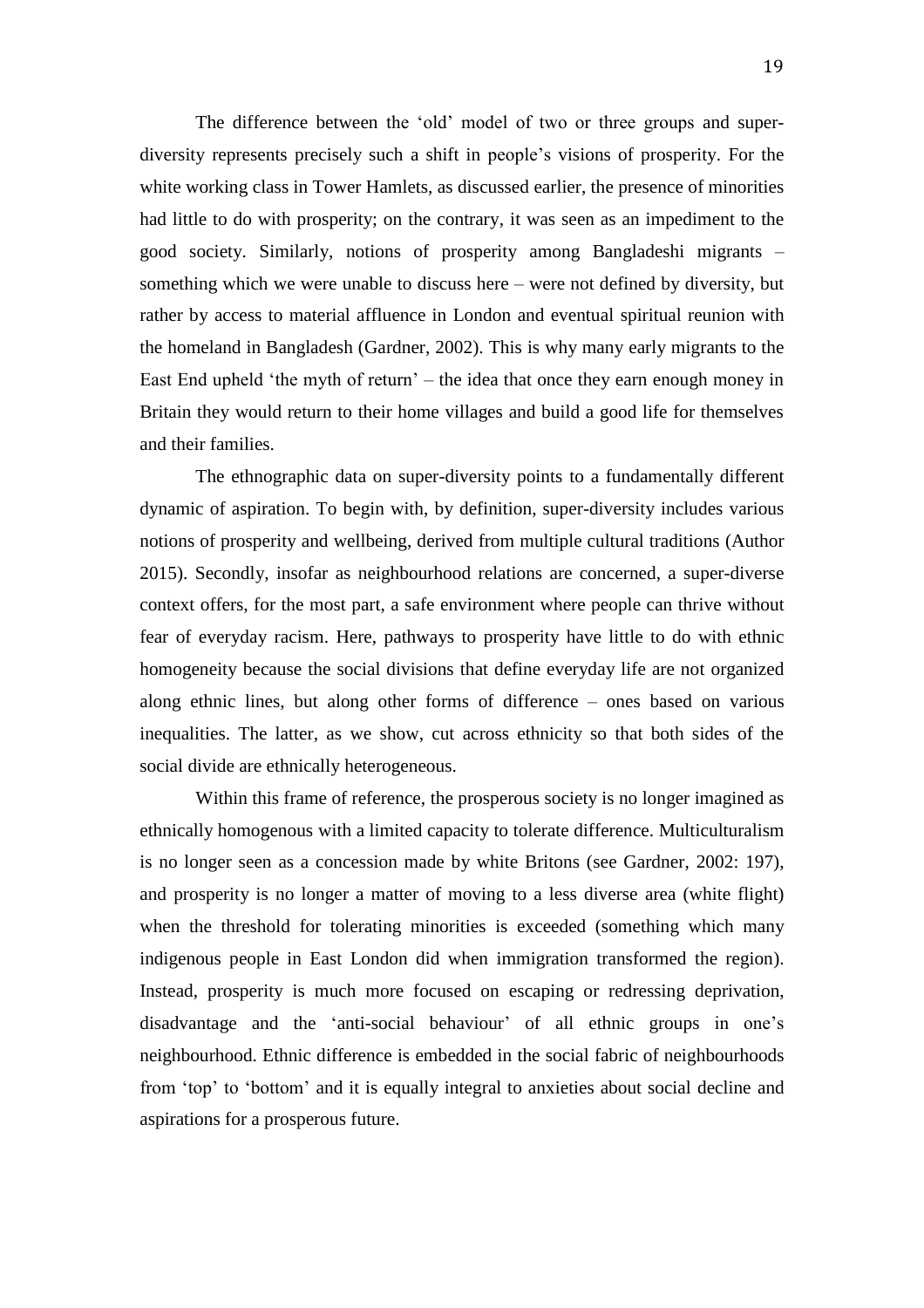## **References**

Author (2011) Author (2015)

- Back L, Sinha S, and Bryan C. (2012) New hierarchies of belonging. *European Journal of Cultural Studies* 15(2): 139-54.
- Berg M L and Sigona N. (2013) Ethnography, diversity and urban space. *Identities* 20(4): 347-60.
- Bennett T, Savage M, Silva E, Warde A, Gayo-Cal M and Wright D (2009) *Culture, Class, Distinction*. London: Routledge.
- Bethnal Green and Stepney Trades Council. (1978) *Blood on the Street*. London: Bethnal Green and Stepney Trades Council.

Bourdieu P (1987) What makes a social class? on the theoretical and practical existence of groups. *Berkley Journal of Sociology* 32: 1-17.

- Bourdieu P (1994) *Language and Symbolic Power*. Cambridge: Harvard University Press.
- Bourdieu P (2013 [1976]) Symbolic capital and social classes. *Journal of Classical Sociology* 13(2): 292-302.
- Branton R and Jones B (2005) Reexamining racial attitudes: the conditional relationship between diversity and socioeconomic environment. *American Journal of Political Science* 49(2): 359-72.
- Butler P (2015) Housing raid finds 26 people living in a three-bedroom East London home. *The Guardian*. http://www.theguardian.com/society/ 2015/jun/25/overcrowding-housing-raid-26-living-three-bedroom-east-london.
- Butler T and Hamnett C (2011) *Ethnicity, Class and Aspiration: Understanding London's East End*. Portland: Policy Press.
- Cohen P (2013) *On the Wrong Side of the Track: East London and the Post Olympics*. London: Lawrence and Wishart.
- Collier P (2014) *Exodus: Immigration and Multiculturalism in the 21st Century*. London: Penguin.
- Cornwell J (1984) *Hard-Earned Lives: Accounts of Health and Illness from East London*. London: Tavistock.
- Demireva N (2015) Immigration, diversity and social cohesion, Oxford: University of Oxford. http://www.migrationobservatory.ox.ac.uk/sites/files/ migobs/Briefing%20-%20Immigration%20Diversity%20and%20Social% 20Cohesion.pdf.
- Deneulin S and McGregor J A (2010) The capability approach and the politics of a social conception of wellbeing. *European Journal of Social Theory* 13(4): 501-19.
- Dines N, Cattell V, Gesler W and Curtis S (2006) Public spaces, social relations and well-being in East London. Bristol: Joseph Rowntree Foundation and Policy Press.
- Dorling D (2014) *Inequality and the 1%*. London: Verso.
- Edwards J, Evans G and Smith K (2012) Introduction: the middle class-ification of Britain. *Focaal* 62: 3-16.
- Elias N (2008) Towards a theory of established-outsider relations. In: Wouters C (ed.), *The Established and the Outsiders: The Collected Works of Norbert Elias, Volume 4*, Dublin: University College Dublin Press, pp. 1–36.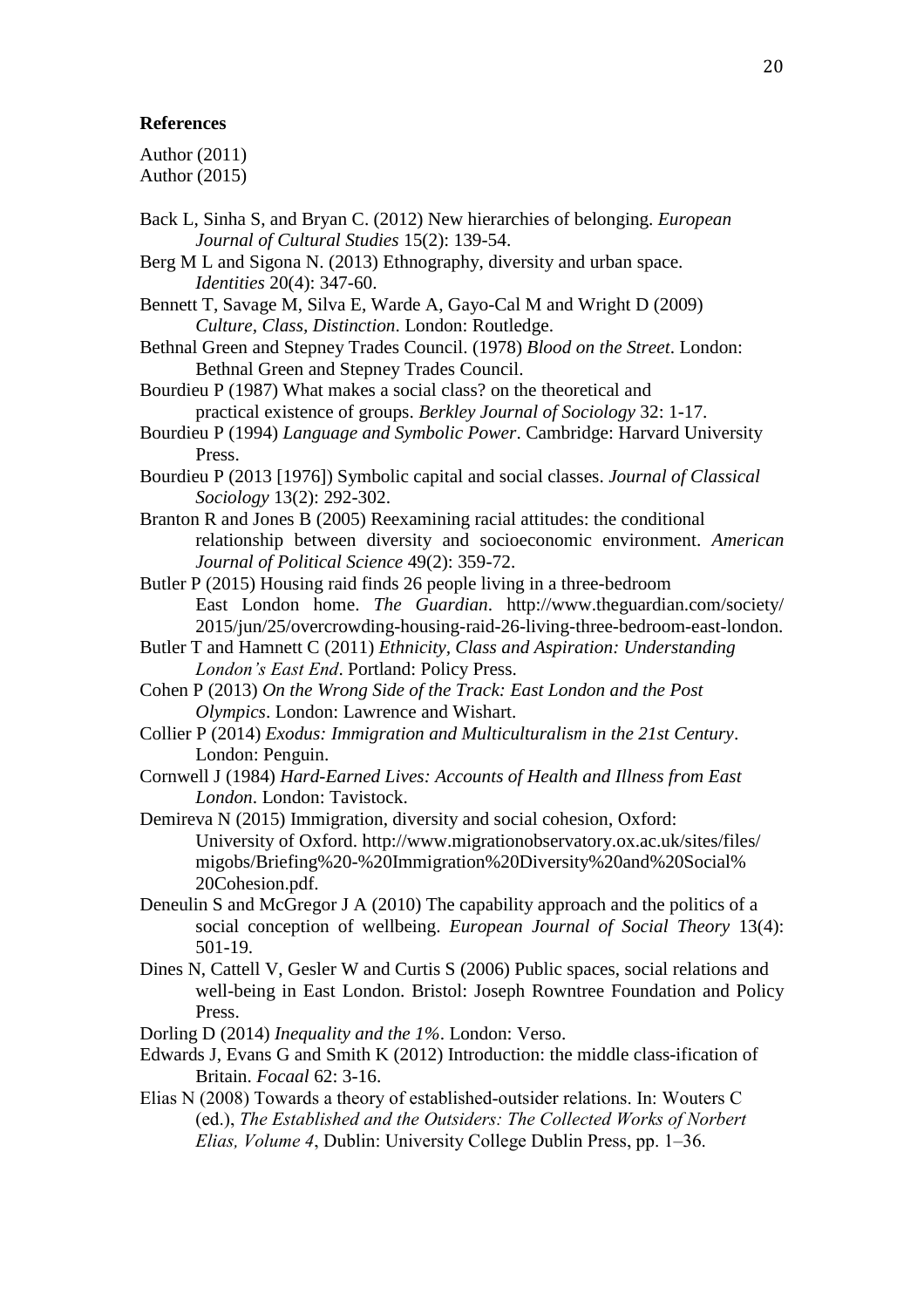Elias N and Scotson J (2008) The Established and the Outsiders. In: Wouters C (ed.), *The Established and the Outsiders: The Collected Works of Norbert Elias, Volume 4*, Dublin: University College Dublin Press, pp. 39–195.

Evans G (2012) 'The aboriginal people of England': the culture of class in contemporary Britain. *Focaal* 62: 17-29.

Gardner K (2002) *Age, Narrative and Migration: The Life Course and Life Histories of Bengali Elders in London*. Oxford: Berg.

- Gaskell C (2005) 'Fighting For Respect': Youth, Violence and Citizenship in East London. PhD Thesis, London: Queen Mary, University of London.
- Gest J (2011) *Apart: Alienated and Engaged Muslims in the West*. London: Hurst & Company.
- Harell A and Stolle D (2010) Diversity and democratic politics: an introducition. *Canadian Journal of Political Science* 43(2): 235-56.
- Harrell S (2000) A multidimensional conceptualization of racism-related stress: implications for the well-being of people of color. *American Journal of Orthopsychiatry* 70(1): 42-57.

Heisler B S (1991) A comparative perspective on the underclass: questions of urban poverty, race and citizenship. *Theory and Society* 11(11): 994-1007.

Huppert F, Marks N, Clark A, Siegrist J, Stutzer A, Vitterso J and Wahrendorf M. (2009) Measuring well-being across Europe: description of the ess well-being module and preliminary findings. *Social Indicators Research* 91: 301-15.

Jackson T (2011) *Prosperity Without Growth: Economics for a Finite Planet*. London: Routledge.

Jones O (2011) *Chavs: The Demonization of the Working Class*. London: Verso.

Joppke C (2005) Exclusion in the liberal state: the case of immigration and citizenship policy. *European Journal of Social Theory*, 8(1): 43-61.

- Keith M (1995) Making the streets visible: placing racial violence in context. *New Community* 21(4): 551-65.
- Layard R (2011) *Happiness: Lessons From a New Science*. London: Penguin.
- Legatum Institute (2014) *The 2014 Legatum Prosperity Index*. Legatum Institute.http://media.prosperity.com/2014/pdf/publications/PI2014Brochure\_ WEB.pdf.
- Legatum Institute (2015) *The 2015 Legatum Prosperity Index*. Legatum Institute. http://www.li.com/activities/publications/2015-legatum-prosperity-index.
- Meissner F and Vertovec S (2015) Comparing super-diversity. *Ethnic and Racial Studies* 38(4): 541-55.
- Mirza A (2015) London's super-diversity is a joy. why would you ever want to leave? *The Guardian*, July 28.
- OECD (2013) *Measuring Well-Being and Progress*. OECD Publishing. http:// www.oecd.org/std/Measuring%20Well-Being%20and%20Progres% 20Brochure.pdf.
- Porter M and Stern S (2015) Social progress index 2015, social progress imperative. http://www.socialprogressimperative.org/publications.
- Priest N, Paradies Y, Gunthorpe W, Cairney S, and Sayers S (2011) Racism as a determinant of social and emotional wellbeing for Aboriginal Australian youth. *MJA* 194(10): 546-50.
- Putnam R (2007) *E pluribus unum*: diversity and community in the twenty-first century. *Scandinavian Political Studies* 30(2): 137-74.
- Reay D, Hollingworth S, Williams K, Crozier G, Jamieson F, David J, and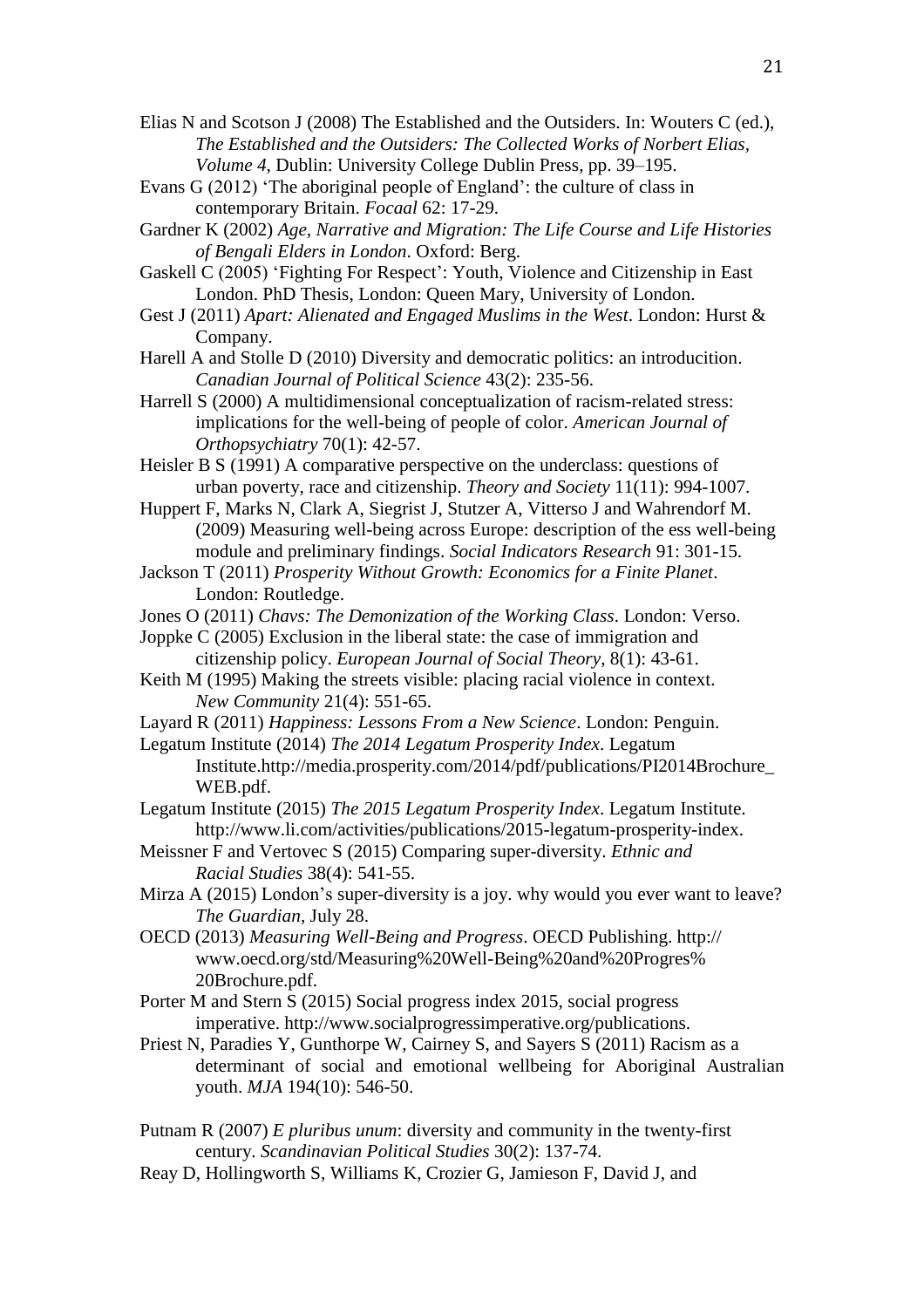Beedell P (2007) 'A darker shade of pale?' Whiteness, the middle classes and multi-ethnic inner city schooling. *Sociology* 41(6): 1041-60.

- Sandercock L (2006) Cosmopolitan urbanism: a love song to our mongrel cities, pp. 37-52 in J. Binnie, J. Holloway, S. Millington, and S. Young (eds) *Cosmopolitan Urbanism*. London: Routledge.
- Savage M (2015) *Social Class in the 21st Century*. London: Pelican.
- Skeggs B (2004) *Class, Self, Culture*. London: Routledge.
- Skey M (2014) Tales of one city: London, super-diversity and the paradox of belonging, *Open Democracy*, May 29. https://www.opendemocracy.net/ ourkingdom/michael-skey/tales-of-one-city-london-superdiversity-andparadox-of-belonging.
- Stiglitz J, Sen A, and Fitoussi J-P (2010) *Mismeasuring Our Lives: Why GDP Doesn't Always Add Up*. New York: New Press.
- Stolle D, Soroka S, and Johnston R (2008) When does diversity erode trust? Neighborhood diversity, interpersonal trust and the mediating effect of social interactions. *Political Studies* 56: 57-75.
- Sturgis P, Brunton-Smith I, Read S and Allum N (2011) Does ethnic diversity erode trust? Putnam's 'hunkering down' thesis reconsidered. *British Journal of Political Science* 41(1): 57-82.
- Sturgis P, Brunton-Smith I, Kuha J and Jackson J. (2014) Ethnic diversity, segregation and the social cohesion of neighbourhoods in London. *Ethnic and Racial Studies* 37(8): 1286-1309.
- The Guardian and LSE (2011) Reading the riots: investigating England's summer of disorder. http://eprints.lse.ac.uk/46297/1/Reading% 20the%20riots(published).pdf.
- Therborn G (2013) *The Killing Fields of Inequality*. London: Polity.
- Tyler I (2013) *Revolting Subjects: Social Abjection and Resistance in Neoliberal Britain*. London: Zed Books.
- Van Hear N (2014) Reconsidering migration and class. *International Migration Review* 48: S100-121.
- Van Leeuwen B (2014) Urban civility or urban community? A false opposition in Richard Sennett's conception of public ethos. *European Journal of Social Theory* 17(1): 3-23.
- Vertovec S (2007) Super-diversity and its implications. *Ethnic and Racial Studies* 30: 1024-54.
- Wacquant L (2005) Symbolic power in the rule of the 'state nobility', pp. 133-150 in L. Wacquant. (ed) *Pierre Bourdieu and Democratic Politics*. London: Polity.
- Wacquant L (2013) Symbolic power and group-making: on Pierre Bourdieu's reframing of class. *Journal of Classical Sociology* 13(2): 274-291.
- Wacquant L (2014) Decivilizing and demonizing: the social and symbolic remaking of the black ghetto and Elias in the dark ghetto, pp. 95-121 in S. Loyal and S. Quilley (eds) *The Sociology of Norbert Elias*. Cambridge: Cambridge University Press.
- Wessendorf S (2014a) *Commonplace Diversity: Social Relations in a Super-Diverse Context*. Basingstoke: Palgrave.
- Wessendorf S (2014b) researching social relations in super-diverse neighbourhoods: mapping the field. *IRiS Working Paper Series* 2/2014.
- Wilkinson R and Pickett K (2010) *The Spirit Level: Why Equality Is Better for*